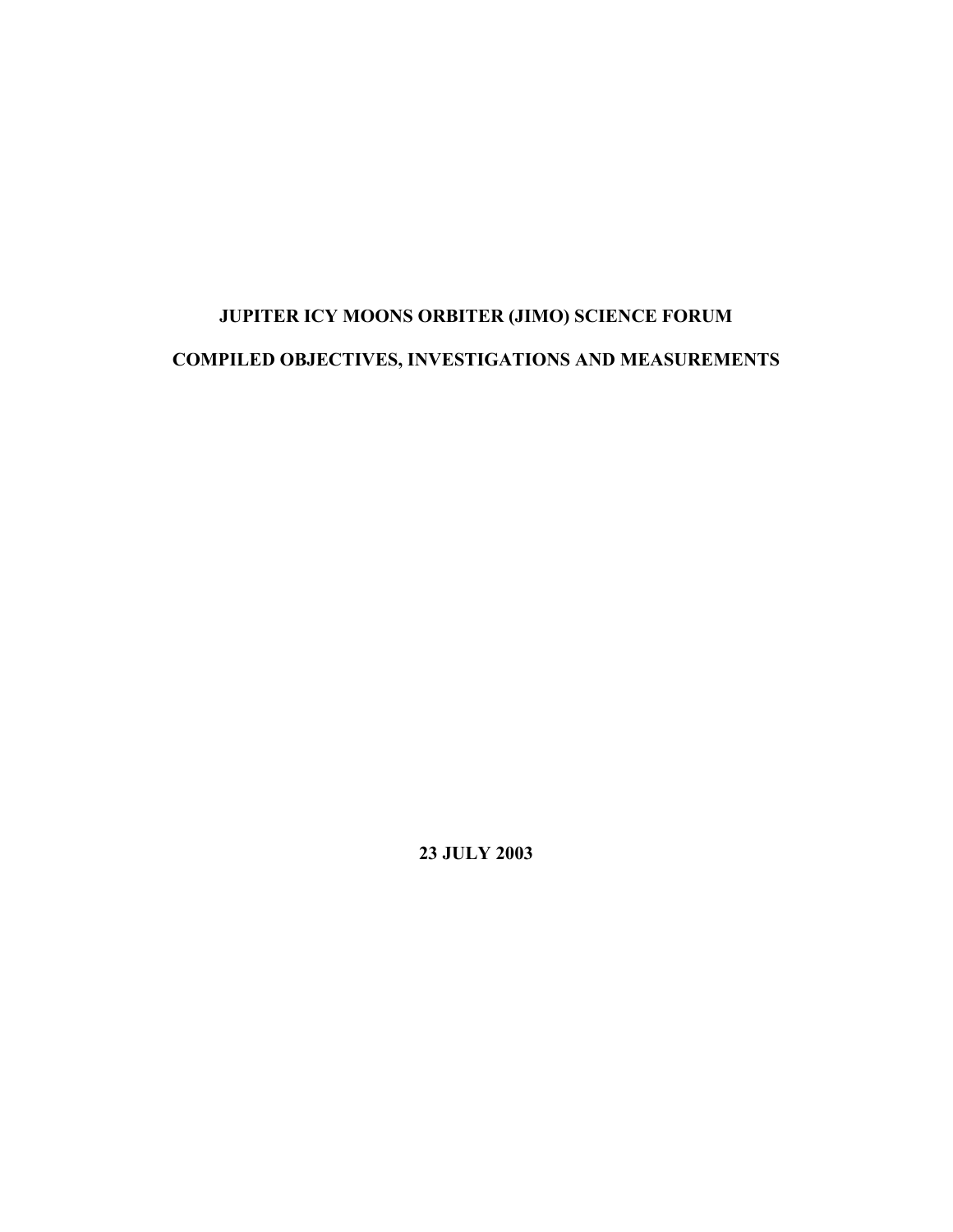## **Astrobiology**

## **Objective 1: Detect signs of life on Europa and other icy moons of Jupiter**

- -- Investigation 1A: Search for the presence of biogenic organics present at the surface and shallow  $(\leq 1m)$  subsurface
	- *Measurement 1A1*: Determine the mass spectrum of organic molecules from 100 to 100,000 amu down to concentrations of TBD (ideally <1 ng C/l) in order to identify possible biological patterns
	- *Measurement 1A2*: Determine concentrations of specific biomarkers known to be relevant to life on Earth. These include lipids, carbohydrates, proteins (including functional domains), nucleic acids and fluorescent co-factors
- -- Investigation 1B: Study the isotopic fractionation in organic and inorganic compounds via abiotic and biotic processes
	- *Measurement 1B1*: Measure carbon, nitrogen, oxygen, hydrogen, sulfur, iron, manganese isotope ratios in a broad range of organic molecules and inorganic surface residues to search for patterns in isotope distributions that could reflect biological fractionation processes at a precision of 1 per mil.
	- *Measurement 1B2*: Measure  ${}^{12}C/{}^{13}C$ ,  ${}^{14}N/{}^{15}N$ ,  ${}^{16}O/{}^{18}O$ , and H/D ratios in atmospheric compounds such as  $CO_2$ ,  $CH_4$ ,  $H_2O$ ,  $NH_3$ ,  $H_2S$ , etc. (accuracy on the order of 1 to 10 per mil) as potential indicators of metabolic activity.
- -- Investigation 1C: Search for presence of potential metabolic byproducts
	- *Measurement 1C1*: Measure concentration and spatial distribution of key biogenic gases CH<sub>4</sub>, H<sub>2</sub>S, NH<sub>3</sub> at partial pressures of 10-4 Pa (ppb at 1 atm) on Europa.
- -- Investigation 1D: Determine the distribution and nature of abiotic organic matter on Europa, Ganymede and Callisto for comparison with biogenic organic compounds.
	- *Measurement 1D1*: Remote sensing of organics (C-H bonds, near/mid-IR spectroscopy) in surface layers for all icy moons
	- *Measurement 1D2*: Direct measurement of concentration and characteristics (molecular weight and structure) in surface deposits on Europa
- -- Investigation 1E: Search for organisms by microscopy
	- *Measurement 1E1*: Optical and fluorescence microscopic examination of processed (filtered, concentrated) melt water over 0.2 to 1000 m size range

## **Objective 2: Determine the habitability of Europa and other icy moons of Jupiter**

- -- Investigation 2A: Study the composition of surface and shallow subsurface ice
	- *Measurement 2A1*: Measure concentrations of major ions  $(Na^+, K^+, Ca^{2+}, Cl^-)$  $SO_4^2$ ,  $Si^{4+}$ , alkalinity) and bulk conductivity.
	- *Measurement 2A2*: Measure concentrations of biogenic or biologically relevant ions  $(NO<sub>3</sub>$ ,  $NH<sub>4</sub><sup>+</sup>, HPO<sub>4</sub><sup>2</sup>)$  and trace elements  $(Zn, Cu, Mn, Fe, etc.)$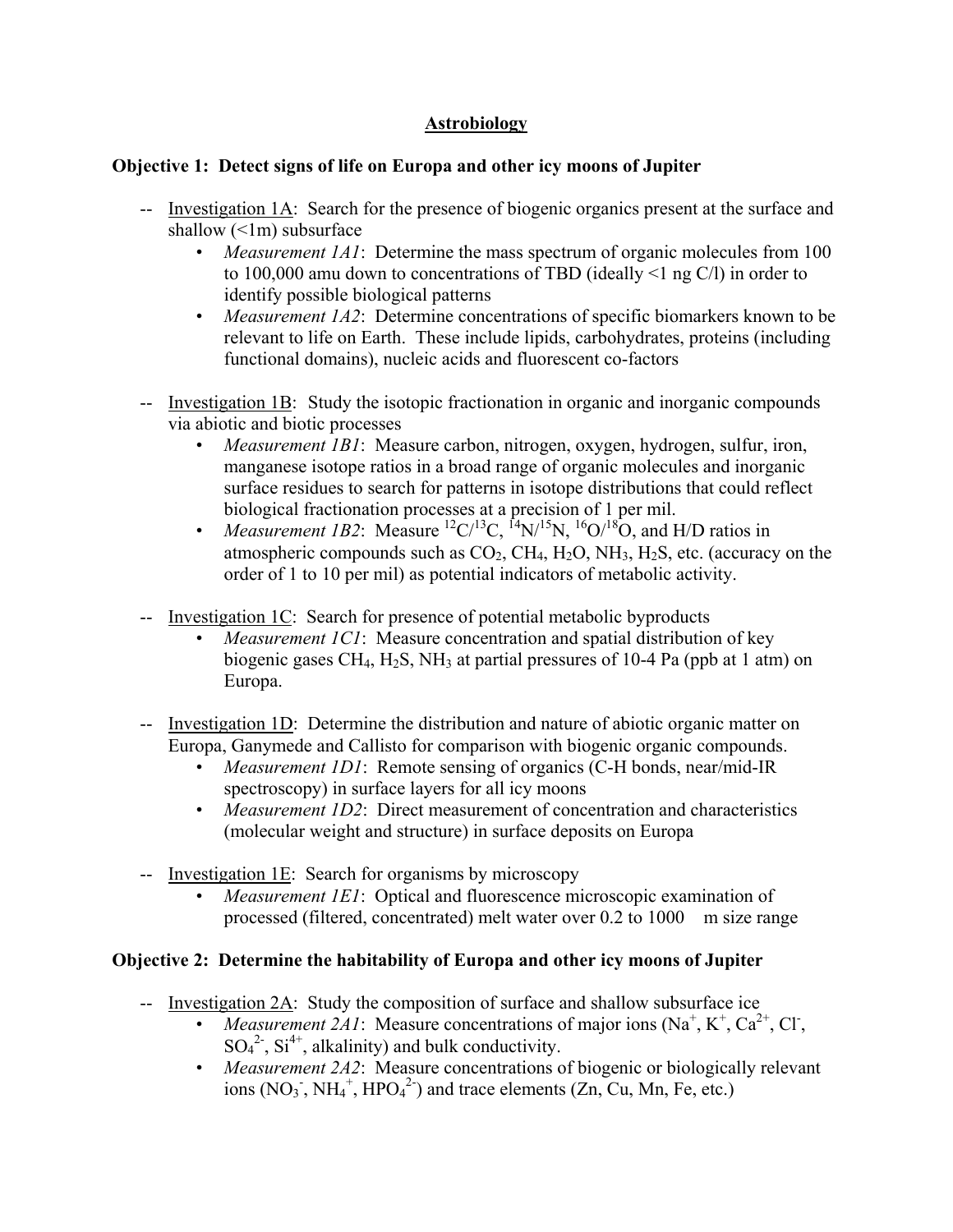- *Measurement 2A3*: Measure pH, eH
- *Measurement 2A4*: Measure concentrations of dissolved, particulate and total organic carbon
- *Measurement 2A5*: Measure isotopic composition of ice, organic matter (C, H, N, O, P, S)
- -- Investigation 2B: Determine the environmental resources (energy and nutrients)
	- *Measurement 2B1*: Measure concentrations (at nano-molar levels) of electron acceptor/donor pairs such as  $Fe^{3+}/Fe^{2+}$ , H<sub>2</sub>S /S/SO<sub>2</sub> and oxygen concentrations
	- *Measurement 2B2*: Measure volcanogenic concentrations of  $H_2$ ,  $CO_2$ ,  $CH_4$ ,  $H_2S$
	- *Measurement 2B3*: Measure thermal and osmotic variations and gradients of important environmental parameters (chemical, density, temperature etc.) in ocean, sediment-ocean interface, ice-water interface, surface, including a compilation of evidence for oceanic circulation patterns.
- -- Investigation 2C: Study the effects of the radiation environment on the potential habitability of the surface and near surface environment
	- *Measurement 2C1*: Measure the energy and spatial distribution of energetic electrons and ions on the surface of the icy moons
	- *Measurement 2C2*: Measure the geochemical modification of inorganic and organic compounds as a function of depth in the surface and near-surface environment
- -- Investigation 2D: Geological search for ancient habitats
	- *Measurement 2D1*: Image the surface at a resolution of  $\leq$ 1m over predetermined critical sites ranging over various relative ages from oldes to youngest

## **Objective 3: Confirm an ocean on Europa and other icy moons of Jupiter**

- -- Investigation 3A: Investigate the potential access sites to ocean on Europa, exposing icewater interface
	- *Measurement 3A1*: Determine location of ice-water interface
- -- Investigation 3B: Global structure of the ocean-ice layer
- -- Investigation 3C: Find any active sites (cracks, etc.)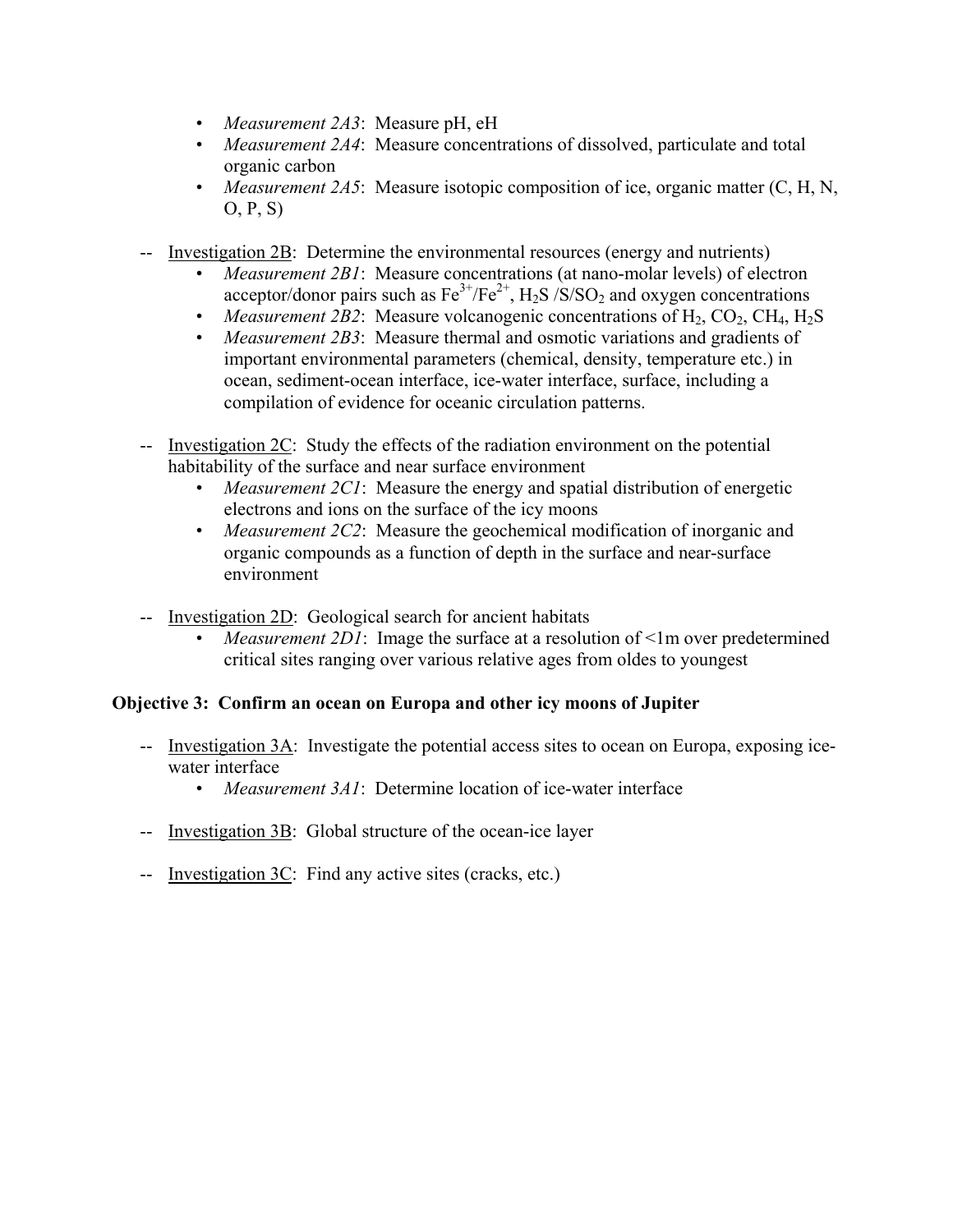#### **Remote Sensing: Geomorphology**

#### **Objective 1: Determine the origins of surface features and their implications for geological history and evolution**

- -- Investigation 1A: Evaluation of magmatic processes (intrusion, extrusion, diapirism)
- -- Investigation 1B: Evaluation of tectonic processes (isostatic compensation, styles of faulting, flexure and folding)
- -- Investigation 1C: Evaluation of impact cratering processes (morphology and distribution)
- -- Investigation 1D: Evaluation of gradation (erosion/deposition) processes (impact gardening, sputtering, mass wasting, frosts)
	- *Measurement 1ABCD1*: Global topographic mapping (in 2 dimensions, goreless) at better than or equal to 10-m spatial scale, and better than or equal to 1-m relative vertical accuracy (require center of mass control for absolute topography). Spatial scale of absolute control is TBD.

Justification:

- Europa: Test models of ridge and band formation, chaos formation (e.g., diapiric or melt-through), lithospheric flexure, crater formation, relaxation and distribution, characterize regolith properties, search for evidence of cryovolcanic activity (e.g. ponds) etc.
- Ganymede: Test models of grooved terrain formation, measure fault geometry, characterize crater formation, relaxation and distribution, lithospheric flexure, determine global stratigraphy, characterize regolith properties and sublimation processes, search for evidence of cryovolcanic activity (e.g. source vents, flow fronts, calderas) etc.
- Callisto: characterize regolith properties, sublimation and transport processes, search for evidence of cryovolcanic activity (e.g. source vents, flow fronts), characterize crater formation and degradation processes and distribution, etc.
- *Measurement 1ABCD2*: Nested monochromatic imaging of selected target areas at a range of resolutions down to submeter/pixel scale (will depend on available orbit) (60˚-75˚ incidence).

Justification:

- Europa: Characterize regolith properties, search for evidence of current or past cryovolcanic activity (e.g. plumes, flow fronts). Test models of ridge and band formation, chaos formation (e.g., diapiric or melt-through), primary and secondary crater morphology and formation, small crater distribution, etc.
- Ganymede: Test models of grooved terrain formation, characterize fault geometry, determine small crater distribution (especially on dark terrain),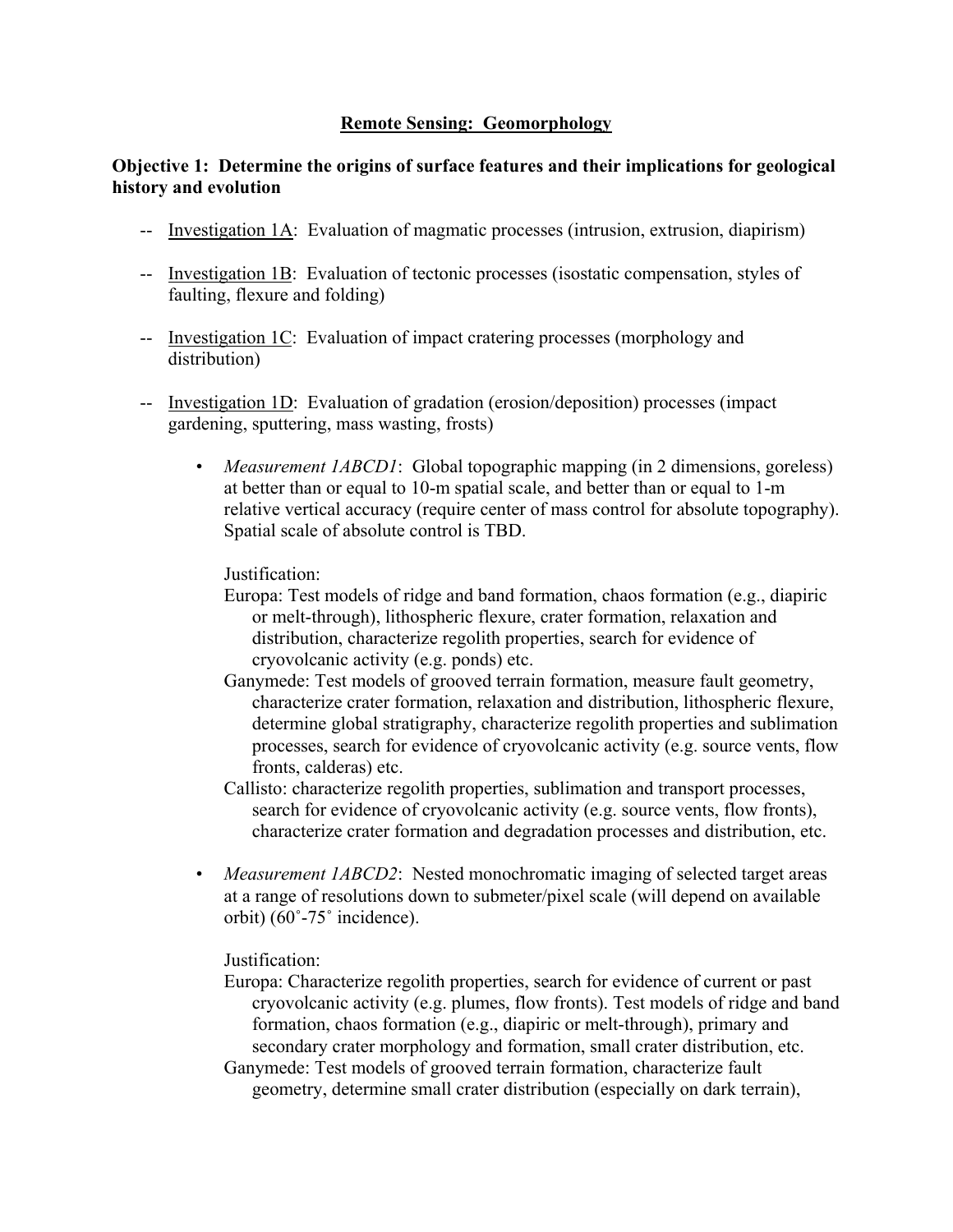characterize regolith properties and sublimation processes, search for evidence of past or current cryovolcanic activity (e.g. source vents, plumes, flow fronts) etc.

- Callisto: Determine small crater distribution, characterize crater and pit formation and degradation processes, characterize regolith properties, sublimation and transport processes, search for evidence of cryovolcanic activity (e.g. source vents, flow fronts), etc.
- *Measurement 1ABCD3*: Monochrome global (albedo) mapping at better than or equal to 10 m/pixel. Phase angle less than 30˚ (as near as possible close to poles).

#### Justification:

- Europa: Determine global stratigraphy (when tied to topogaphy), characterize changes in albedo with age, surface processes and location, test models of ridge and band formation, chaos formation, crater formation, search for evidence of past or current cryovolcanic activity (e.g. triple bands, plumes) etc.
- Ganymede: Test models of conversion from dark to grooved terrain, characterize crater formation, determine global stratigraphy, characterize changes in albedo with age, surface processes and location, characterize regolith properties, sublimation and gradation processes, search for evidence of past or current cryovolcanic activity (e.g. source vents, flow fronts) etc.
- Callisto: Characterize crater formation, determine global stratigraphy, characterize changes in albedo with age, surface processes and location, characterize regolith properties, sublimation and gradation processes, search for evidence of cryovolcanic activity (e.g. flow fronts) etc.
- *Measurement 1ABCD 4*: Multispectral global mapping (minimum 3 colors) at better than or equal to 100 m/pixel. Selected areas at or better than 30 m/pixel. Phase angle less than 30˚ (except near poles). Violet, green, IR.

#### Justification:

- Europa: Characterize changes in color with age, surface processes and location, test models of ridge and band formation, chaos formation, crater formation, search for evidence of cryovolcanic activity (e.g. triple bands) etc.
- Io: Monitoring of the spatial and temporal variability of Io's dynamic geological activity
- Ganymede: Characterize polar caps, search for evidence of cryovolcanic activity (e.g. source vents, flow fronts). Investigate dark floor/dark ray craters (e.g., search for evidence of impactor provenance), palimpsests, etc.
- Callisto: Investigate anomalous global color variations, characterize crater formation, search for evidence of cryovolcanic activity etc.

#### **Objective 2. Identify and characterize potential landing sites for future missions**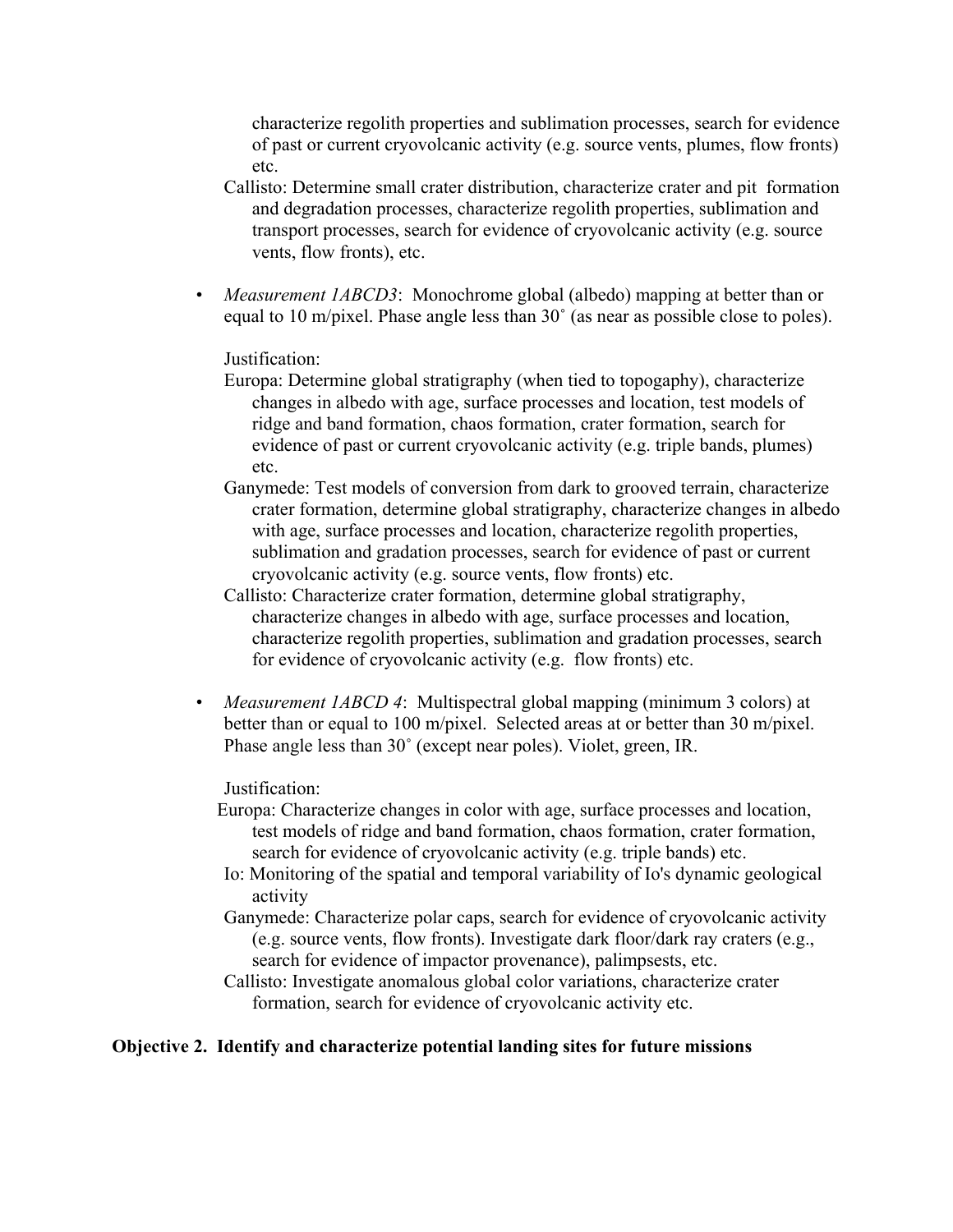- -- Investigation 2A: Evaluate surface structure, characteristics and properties at local scales (spatial scales of decimeters)
	- *Measurement 2A1*: In addition to above scientific requirements, super-high resolution monochrome images of selected target areas (with intermediate context imaging) down to 25 cm/pixel scale at incidence angles  $\sim 60^{\circ}$ -70°.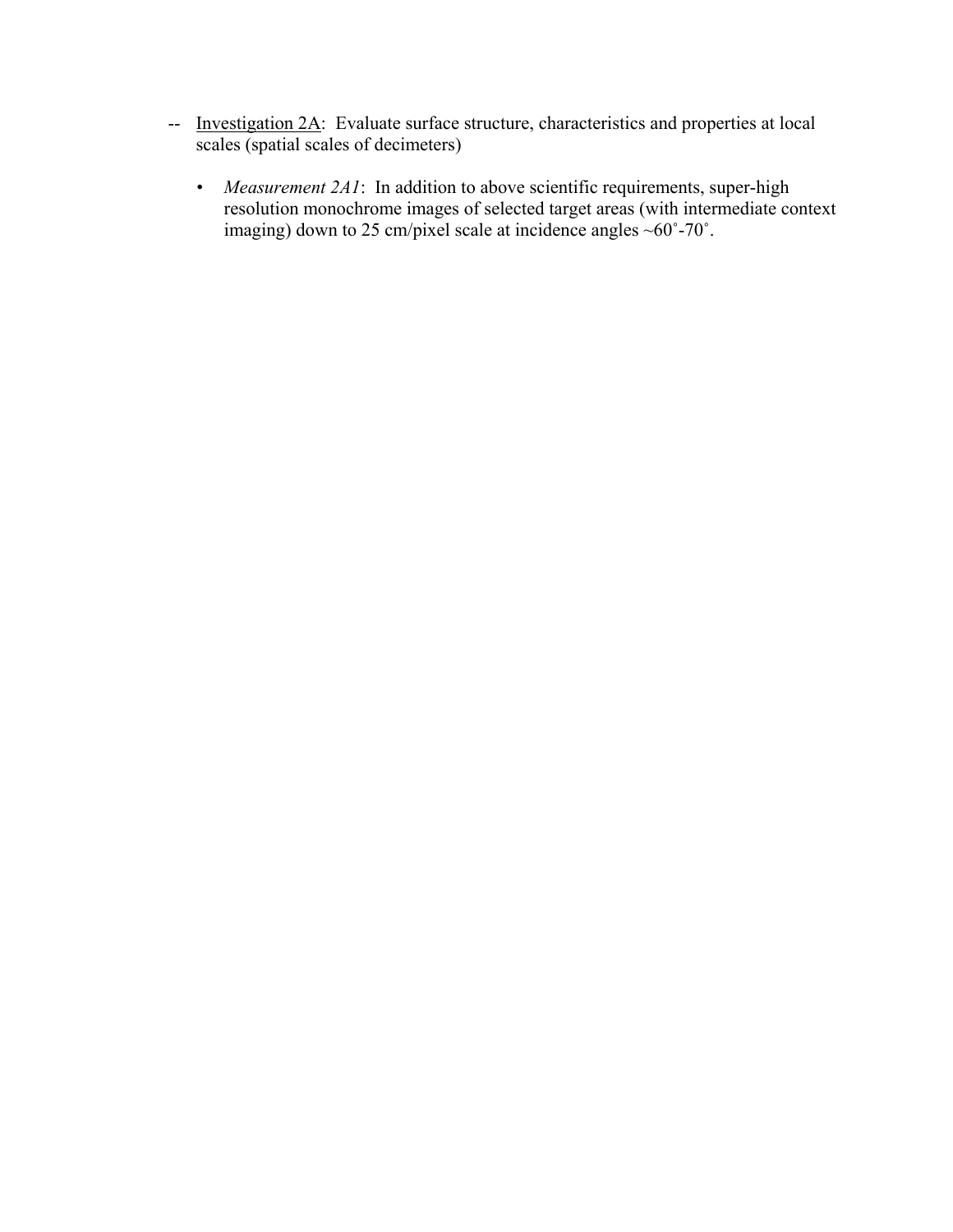## **Remote Sensing: Geology & Geochemistry**

#### **Objective 1. Determine the coupled compositional evolution of the Jovian Satellites: Determine the composition, origin, physical state, and distribution of surface materials of all four Galilean Satellites**

- **--** Investigation 1A: Identify major and minor surface components, distributions, geological ages, including abiotic and biotic organic molecules, trapped volatiles. Do this on a global scale, at a resolution comparable to the scale of the geological processes and composition.
	- *Measurement 1A1*: Near IR (many species): wavelength range of  $1 5 \mu m$ ; spectral resolution of 300; spatial resolution <100 m; spatial coverage of 90%
	- *Measurement 1A2*: Near IR (higher spectral resolution to identify hydrated materials): wavelength range of  $1.2 - 2.5$  µm; spectral resolution of 1000; spatial resolution  $\leq 100$  m; spatial coverage of 5% (targeted)
	- *Measurement 1A3*: Visible  $(O_2)$  coloring agents): wavelength range of  $0.4 1.0$ µm; spectral resolution of 200; spatial resolution <100m; spatial coverage of 90%
	- *Measurement 1A4*: UV ( $SO_x$ ,  $O_3$ ,  $H_2O_2$ ,  $OH$ ...): wavelength range of  $0.2 0.4 \mu m$ ; spectral resolution of 40; spatial resolution <100m; spatial coverage of 90%
	- Measurement 1A5: Mid IR (fundamental modes of e.g., organics) wavelength range of 5 to  $\geq$  8µm; variable spectral resolution; spatial coverage of 90% (especially useful during nighttime)
	- *Measurement 1A6*: X-ray (major element abundances to 5%): wavelength range < 0.01 µm; spatial resolution of 10km (radiation noise may be problematic)
	- *Measurement 1A7*: Luminescence, Cerenkov radiation from the surface (major elements and perhaps molecules): wavelength range of  $0.2 - 1.5 \mu m$ ; spectral resolution of 300; nighttime observation without Jupiter light, high sensitivity needed.
- Investigation 1B: Characterize currently and recently geologically active areas, e.g., by short-lived chemical markers, thermal anomalies, change detection, plumes
	- *Measurement 1B1*: Thermal: wavelength range of 8 to 50µm, spectral resolution of 2, spatial resolution <300m, spatial coverage of 90%
	- *Measurement 1B2*: UV (SO<sub>x</sub>, O<sub>3</sub>, H<sub>2</sub>O<sub>2</sub>, OH...): wavelength range of  $0.2 0.4$  $\mu$ m; spectral resolution of 40; spatial resolution <100m; spatial coverage of 90%; number of times to repeat the observation  $=$  few
	- *Measurement 1B3*: Visible  $(O_2)$ : wavelength range of 0.55 to 0.65 µm; spectral resolution of 200; spatial resolution <100m; spatial coverage of 90%, number of times to repeat the observation =few
	- *Measurement 1B4*: Near IR (many spectrally active species): wavelength range of 1 to 5µm; spectral resolution of 300; spatial resolution <100m; spatial coverage of 90%; number of times to repeat the observation =few
- **--** Investigation 1C**:** Characterize exogenics vs. endogenic processes via spatial distribution patterns or other characteristics such as time variability (diurnal or longer timescales) of surface chemistry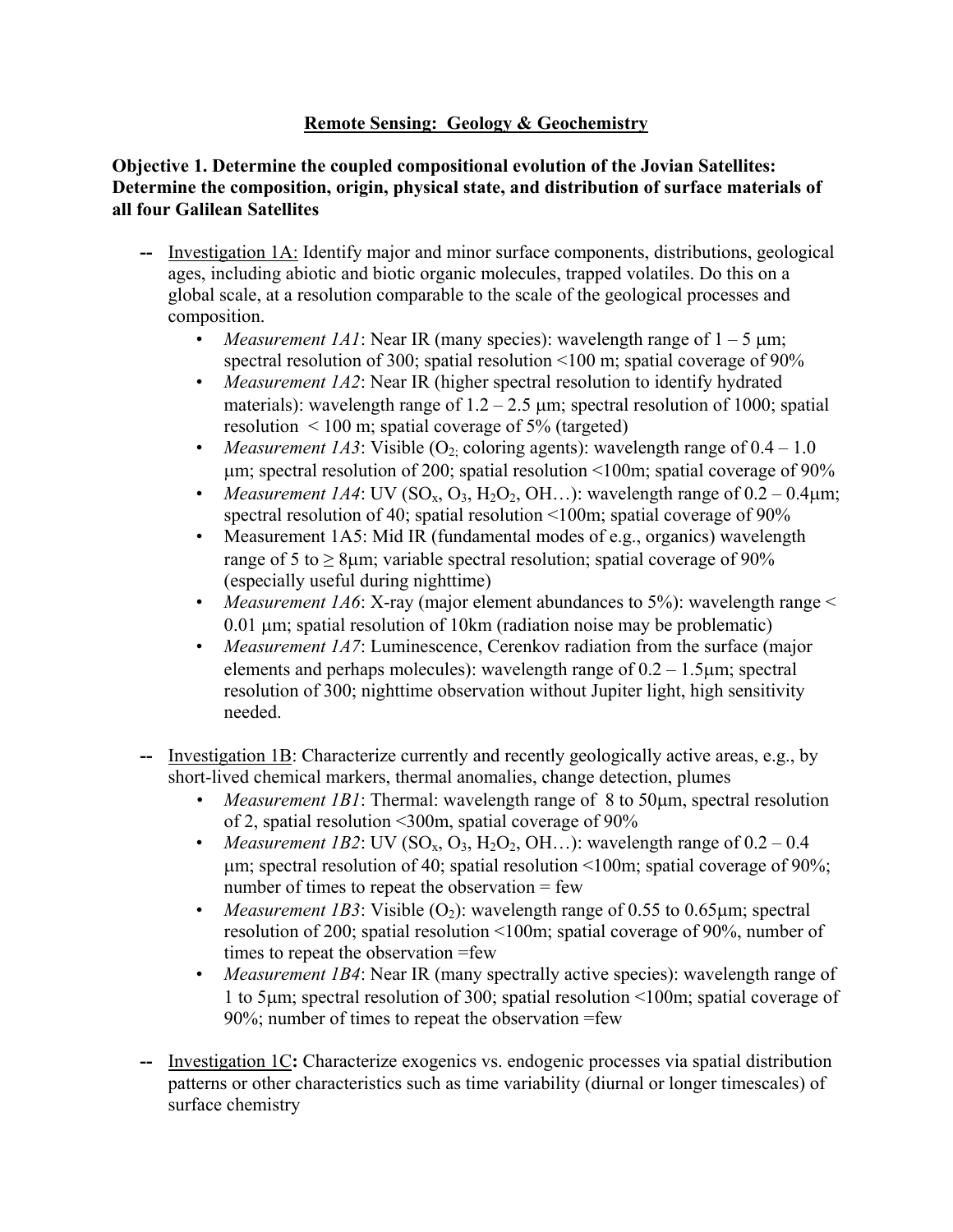- *Measurement 1C1:* Similar measurements to investigation 2, but T=several times of day, monthly
- -- Investigation 1D: Map regolith thermophysical properties
	- *Measurement 1D1:* Thermal; wavelength range = 8 50µm, spectral resolution  $=$ 2, spatial resolution  $=$  <300m, spatial coverage  $=$  90%; number of times to repeat the observation =several times of day esp. night
	- *Measurement 1D2:* Bolometric albedo: (wavelength range of 0.3 to 3 µm; broad illumination geometry coverage, good absolute calibration)
- **--** Investigation 1E**:** Determine heat flow on Europa and Io to investigate their coupled thermal evolution. A Europa heat flow heat flow observation would have very high science value and would be placed at higher priority but is a very difficult measurement. Further study is required to evaluate its feasibility using remote heat balance measurements. The sensitivity of temperatures to heat flow is greatest at the poles, so these are high priority.
	- *Measurement 1E1:* Thermal: wavelength range =8 100µm, spectral resolution  $=$ 2, spatial resolution  $=$  <300m, spatial coverage  $=$  90%; number of times to repeat the observation =several times of days, esp. night
	- *Measurement 1E2:* Bolometric albedo: (wavelength range = 0.3 -3µm; broad illumination geometry coverage, good absolute calibration)
	- *Measurement 1E3:* Microwave for subsurface temperatures. Might probe heat flow directly by measuring the subsurface temperature gradient, but emissivity and conductivity uncertainties, and possible solid-state greenhouse effects might complicate interpretation.
- **--** Investigation 1F**:** Determine temperature-dependent physical and chemical stability of surface components) e.g. to determine sublimation rates, chemical reaction rates)
	- *Measurement 1F1*: Thermal: wavelength range  $= 8-50 \mu m$ , spectral resolution  $= 2$ , spatial resolution =<300m, spatial coverage =90%; number of times to repeat the observation =several times of day, esp. night. Polar coverage for volatile cold traps
- -- Investigation 1G**:** Map isotopic components that elucidate fractionation processes
	- *Measurement 1G1:* Near IR (especially  $CO_2$ ,  $SO_2$ ): wavelength range =1-5  $\mu$ m; spectral resolution =  $>500$ ?; spatial resolution =  $<100$ m; spatial coverage = 90%
- -- Investigation 1H**:** Map regolith photometric properties
	- *Measurement 1H1*: wavelength range  $=0.3 3$  µm; spectral resolution  $=2$ ; broad illumination geometry coverage, good absolute calibration

# **Notes**

Signal-to-noise ratios must be adequate to detect expected species.

Note: Spatial resolution requirements do not apply to Io during the baseline mission.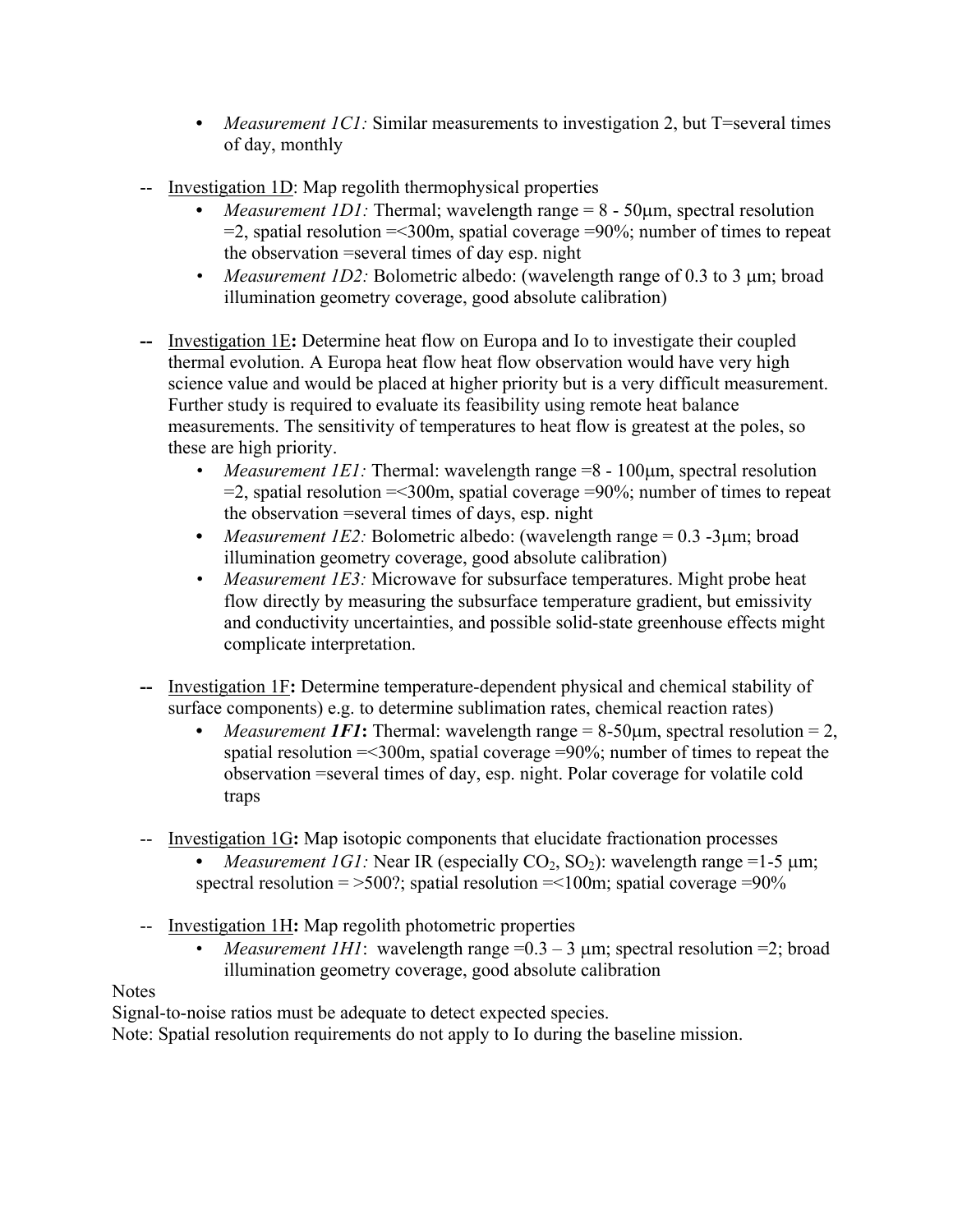#### **Other objectives**

**Engineering characterization of potential landing sites for future missions.** 

E.g. "rock" abundance (thermal IR), surface roughness, slopes…

#### **Ancillary remote sensing objectives:**

Outer satellite(s) flyby on approach??

#### **Additional Considerations**

We have a strong preference for a scan platform rather than nadir-fixed instrumentation because:

- Require ability to view surface targets at multiple viewing geometries
- Target interesting features several times for follow-up studies
- Enable observations of anything while thrusting
- Enables observations of other targets while orbiting the icy moons

Io is a high priority target because:

- Plasma source for the magnetosphere, icy moon environments
- Understanding tidal heating on Io (steady-state? Variable?) is key to understanding tidal heating of the icy moons
- Io is a "naked Europa"
- Io is of great intrinsic interest, and moderate spatial resolution, high time resolution observation from JIMO can or the first time allow direct study of dynamic volcanic phenomena as they evolve.

Co-registering data sets, concurrent where possible

High-inclination orbits high priority: we want to see Europa's poles!

Low altitudes preferred for the laser spectroscopy, X-ray, otherwise altitude determined by coverage, resolution constraints.

For most investigations in our group,  $\sim$  noon/midnight orbit orientation preferred

#### **High-power/high capability instruments**

Imaging spectrometer, <100m spatial, 0.4 - 5µm, R=300 (high data rate, high power for cooling?)

5-8µm laser spectrometer (high power)

Thermal mapper (high power for array cooling?)

X-ray spectrometer (high power for array cooling?)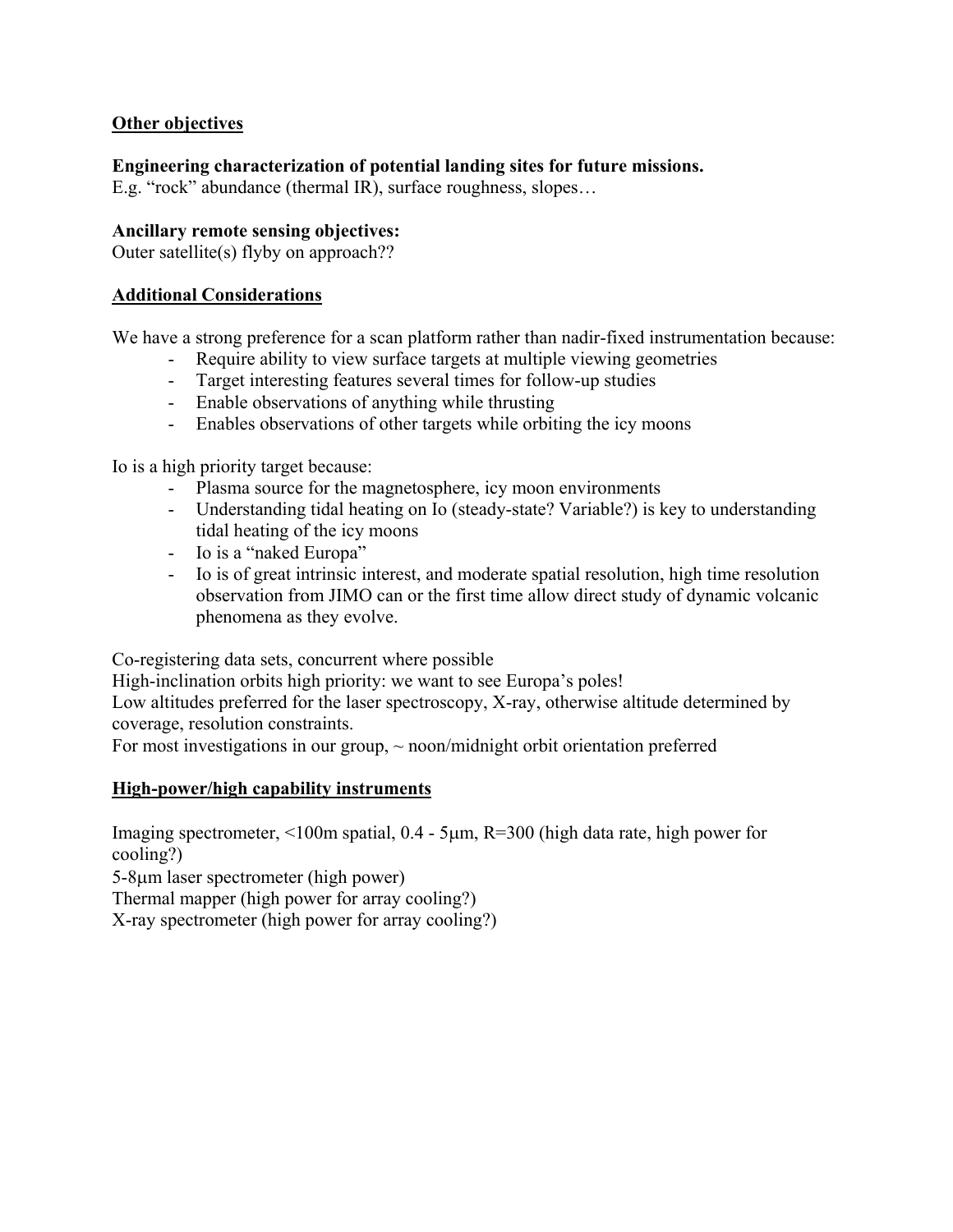## **Surface Geophysics & Geochemistry**

#### **Objective 1: Determine and quantify the processes that are currently acting to shape or reshape the surfaces of Jupiter's icy moons**

- -- Investigation 1A: Search for changes in surface morphology during JIMO and since Voyager
	- *Measurement 1A1*: Detect and localize deformation events including impacts, fracturing, flows, relaxation and mass wasting
	- *Measurement 1A2*: Detect and map surface changes as a function of time (venting, sublimation/deposition, non-synchronous rotation)
	- *Measurement 1A3*: Measure thermal anomalies due to active deformation or active/recent vertical transport
- -- Investigation 1B: Quantify mass transport to and from the surface
	- *Measurement 1B1*: Measure fluxes of matter and energy into and out of the surface. Characterize exogenic and endogenic sources (impactors, dust, gas, brines, and charged particles)
	- *Measurement 1B2*: Measure the composition of dust and gas in the environs of the satellites
- -- Investigation 1C: Determine the forces that drive morphological change and mass transport
	- *Measurement 1C1*: Determine correlation of morphological change, mass transport and seismicity with driving mechanisms such as tidal motion, convection, nonsynchronous rotation, libration, static topography, impacts and thermal stress

## **Objective 2: Determine and quantify the processes that are altering the physical and/or chemical state of the surface materials**

- -- Investigation 2A: Search for changes in surface chemical composition during JIMO and since Voyager
	- *Measurement 2A1*: Detect and map changes in surface as a function of time
	- *Measurement 2A2*: Analyze the chemical composition of material from the surface via ejected dust and/or surface sampling techniques
	- *Measurement 2A3*: Measure diurnal variations in surface properties (i.e. condensation and sublimation)
	- *Measurement 2A4*: Measure magnetosphere-induced variations in surface properties
- -- Investigation 2B: Characterize chemical and energy fluxes to and from the surface and the relative endogenic versus exogenic components
	- *Measurement 2B1*: Measure the particles and fields that characterize the exogenic fluxes in a system wide observation, all the way in to Io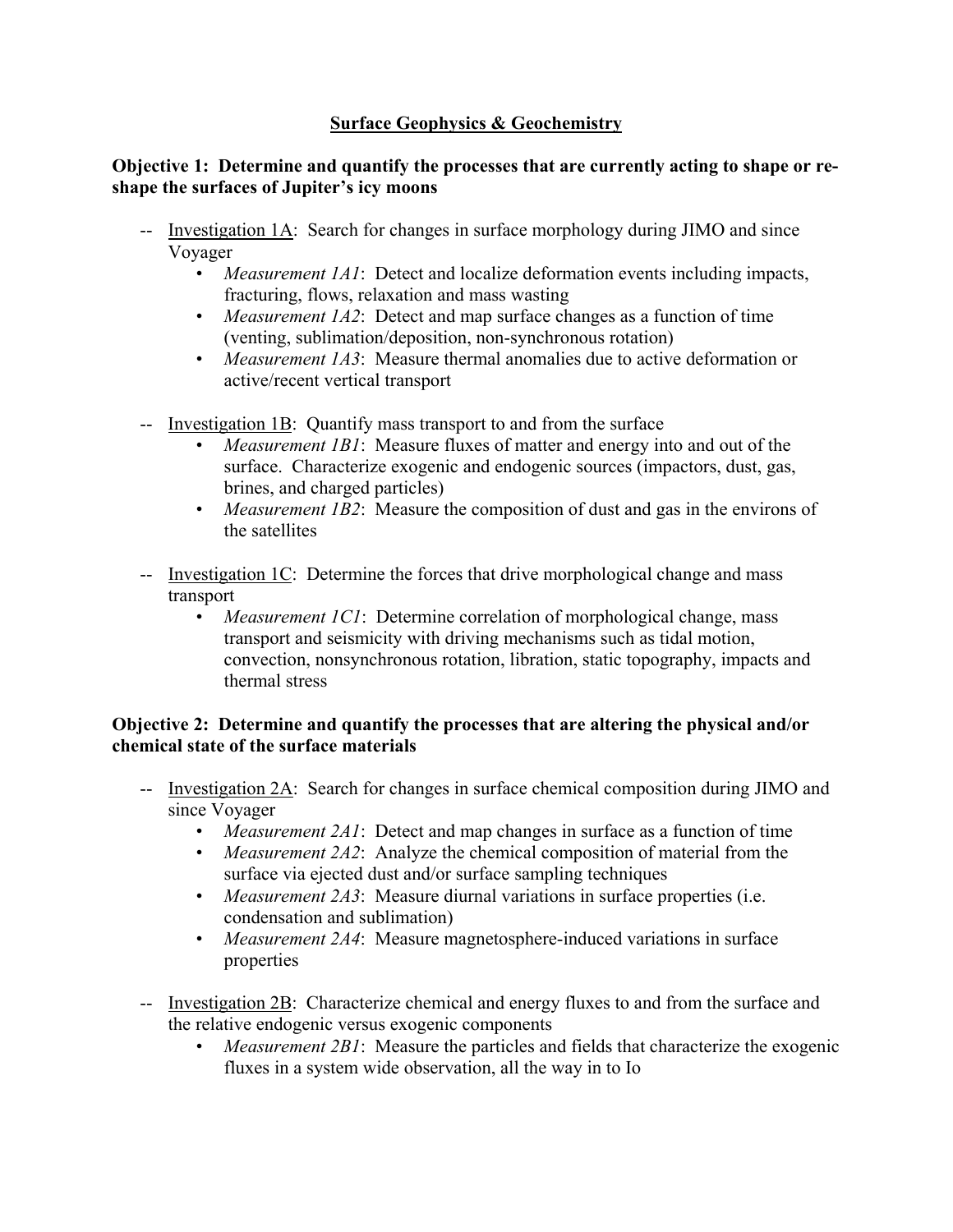- *Measurement 2B2*: Measure the composition of dust and gas in environs of the satellites to constrain surface composition and impactor flux
- *Measurement 2B3*: Measure the chemical composition of materials in the shallow subsurface to determine fluxes
- -- Investigation  $2C$ : Determine the rates of radiation processing of surface materials  $(2<sup>nd</sup>$ Priority)
	- *Measurement 2C1*: Measure the relative abundance of radiolytically produced surface materials
- -- Investigation 2D: Determine rates of gardening  $(2<sup>nd</sup> Priority)$

## **Objective 3: Ground truth surface properties**

- -- Investigation 3A: Determine physical properties of the surface.
	- *Measurement 3A1*: Determine the mechanical properties of surface material (i.e. density, porosity, impurities, bulk and elastic modulii)
	- *Measurement 3A2*: Characterize microstructure of ice (2<sup>nd</sup> Priority)
- -- Investigation 3B: Determine chemical composition of the surface
	- *Measurement 3B1*: Quantify icy and non-icy chemical composition
	- *Measurement 3B2*: Measure biologically significant chemical species (electron acceptors, electron donors, carbon sources, nutrients).
	- *Measurement 3B3*: Measure pH, redox potential, electrical conductivity (2<sup>nd</sup>) Priority)
	- *Measurement 3B4*: Measure abundance of radiolytically processed materials (2<sup>nd</sup>) Priority)
	- *Measurement 3B5*: Measure isotopic ratios (2<sup>nd</sup> Priority)
- -- Investigation 3C: Determine thermal properties of the surface, including heat flow
	- *Measurement 3C1*: Measure temperature (surface, subsurface) and heat flow
	- *Measurement 3C2*: Measure thermal inertia
	- *Measurement 3C3*: Measure thermal conductivity

## **Issues**

- -- Platform issues
	- Landed package(s) needed
	- Subsatellite desirable for gravity & magnetics
	- The spacecraft will need considerable autonomy to be able to identify and react to significant events occurring on the surfaces of the satellites
	- Scan platform will likely be required
- -- Orbit characteristics
	- Revisiting locations implies conflicting orbit objectives (same time of day for change detection, different times for tidal correlations)
	- Global coverage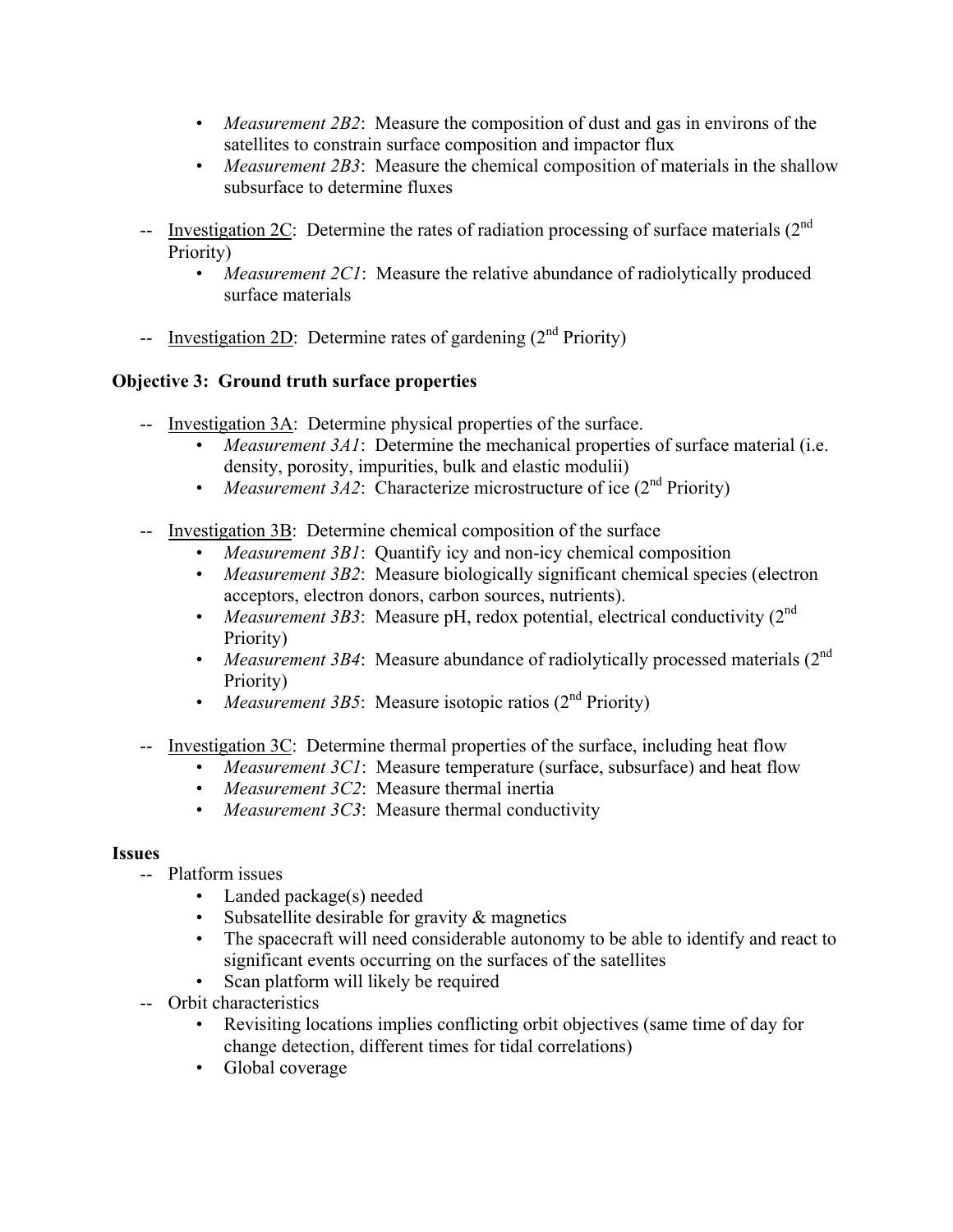- -- Make laboratory measurements of fundamental physical and chemical properties at satellite surface conditions
	- Thermal, mechanical, electromagnetic properties of icy satellite materials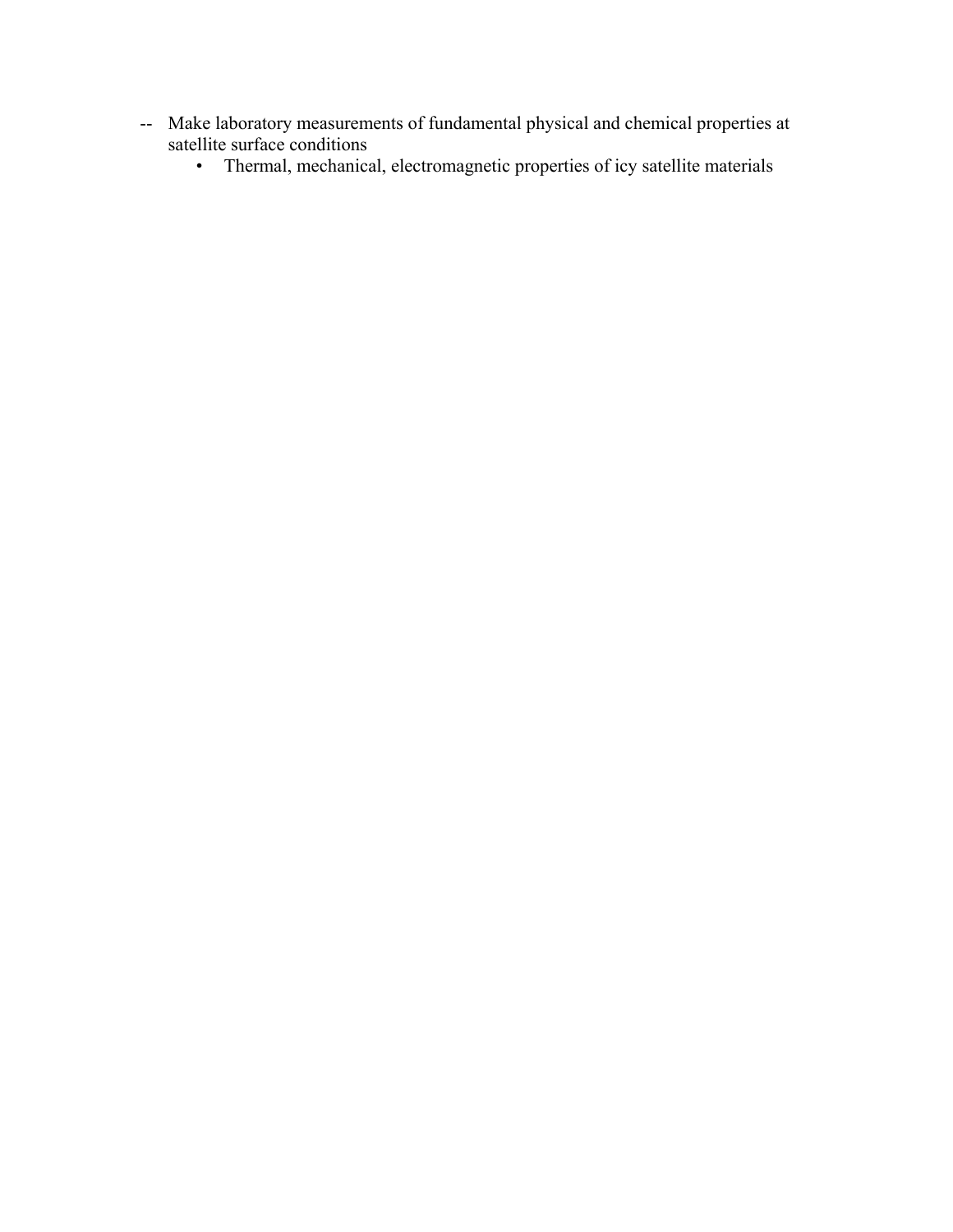## **Field & Plasma Science**

## **Requirements**

Electromagnetically clean measurement platform.

Full sky coverage for particle detectors.

Stable platform or knowledge of pointing to level required by Magnetometer.

High inclination orbits for moons.

High capability instruments:

High data rate: Plasma wave and radio sounder (Mbps), particle detectors (Mbps), X-ray (Mbytes per imaging spectrum).

High power: radio sounder (many kilowatts), particle and dust detectors (tens of watts), X-ray (unsure but tens of watts).

Baseline field and plasma measurements =

Magnetic field (resolution of 60 vectors/s) + particle measurements (electron + ion, 10 eV to > 10 MeV with a distribution function every 10 s or better) + plasma wave measurements (electric + magnetic with a spectrum every 10 s or better and some selected waveform data)

#### **Objective 1 (priority 1): Determine the presence and distribution of subsurface liquid water in the icy satellites**

- -- Investigation 1A: (Priority 1) Study the natural EM inductive response of moons
	- *Measurement 1A1*: (Priority 1) Measure the magnetic field with global coverage.
- -- Investigation 1B: (Priority 1) Study the electromagnetic interaction of the satellites with the Jovian plasma to understand external currents.
	- *Measurement 1B1*: (Priority 1) Baseline field and plasma to understand external currents
	- *Measurement 1B2*: (Priority 1) Theory component: Model the interaction of magnetosphere with satellites to separate internal (induced) and external (local currents) fields. Model the induction signature in terms of models of the interiors.
	- *Measurement 1B3*: (Priority 2) Measure the electric field. Delta-t =  $10 s$ .
	- *Measurement 1B3*: (Priority 3) Measure the electric currents. Delta-t = 10 s.
- -- Investigation 1C: (Priority 2) Actively probe the ice crust.
	- *Measurement 1C1*: (Priority 1) Measure return echoes from low frequency radar sounder (sweep frequencies over 100 kHz to 40 MHz).

#### **Objective 2: (Priority 1) Determine the nature of the satellite-magnetosphere interactions including the radiation environment of the icy satellites. (expanded JIMO objective 3)**

- -- Investigation 2A: Priority 1) Map changing radiation environment of satellites at all latitudes and longitudes.
	- *Measurement 2A1*: (Priority 1) Baseline field and plasma and energetic neutrals.
	- *Measurement 2A2*: (Priority 1) Make remote observations of energetic neutrals and X-rays.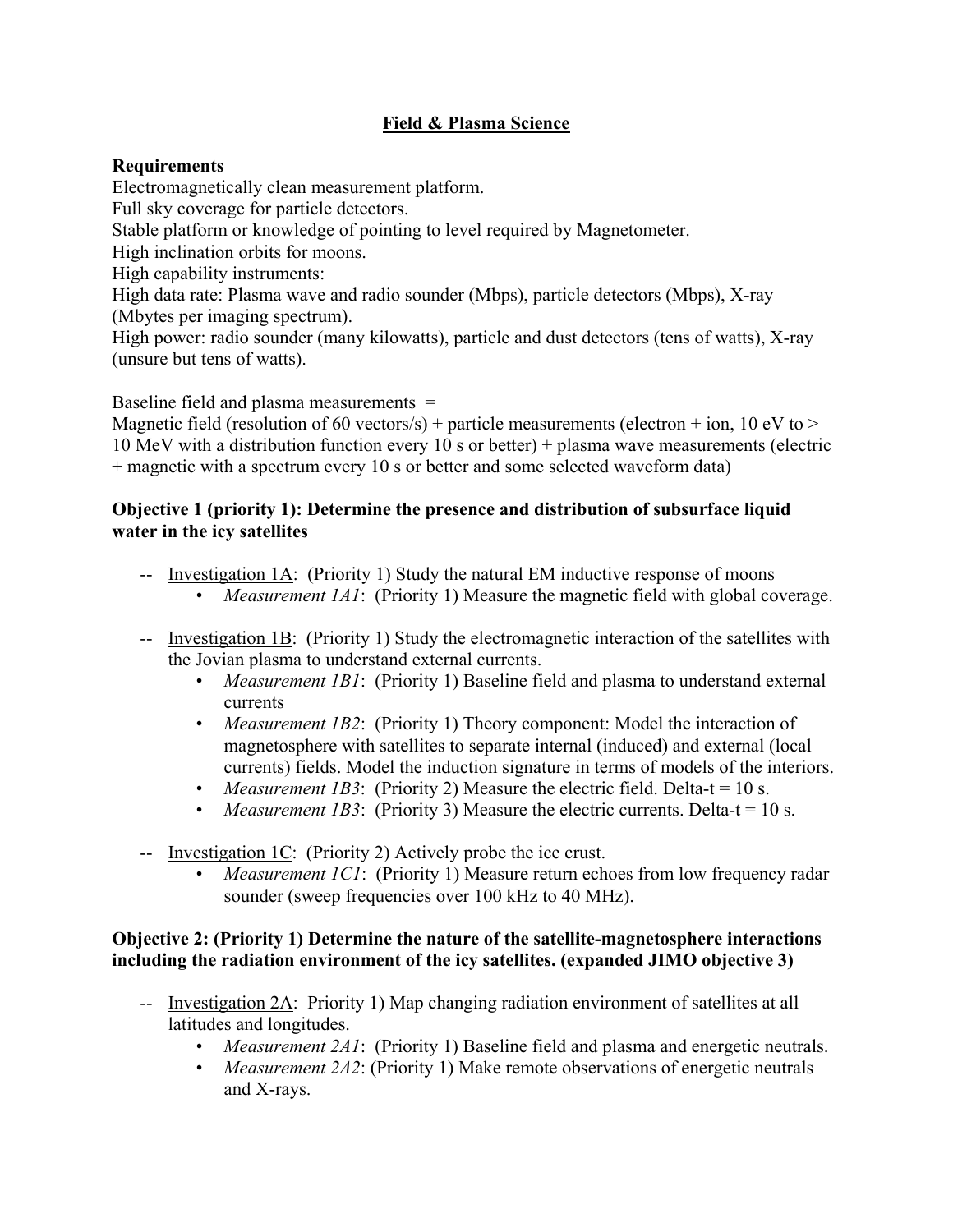-- Investigation 2B: (Priority 1) Structure and dynamics of ionospheres of satellites.

- *Measurement 2B1*: (Priority 1) Baseline field and plasma measurements
- -- Investigation 2C: (Priority 1) Structure and dynamics of Ganymede's magnetosphere.
	- *Measurement 2C1*: (Priority 1) Baseline field and plasma measurements
	- *Measurement 2C2*: (Priority 2) Remote observations of energetic neutrals and Xrays.
- -- Investigation 2D: (Priority 2) Study plasma pick-up, wave particle interactions and particle acceleration processes.
	- *Measurement 2D1*: (Priority 1) Make baseline field and plasma observations and neutrals.
	- *Measurement 2D2*: (Priority 2) Measure energetic neutrals.
- -- Investigation 2E: (Priority 2) Study satellite related auroras
	- *Measurement 2E1*: (Priority 1) Measure auroras in the atmospheres of satellites (IR, UV, X-rays)
	- *Measurement 2E2*: (Priority 2) Remote IR, UV imaging of satellite footprint auroras in Jupiter's polar regions.

## **Objective 3: (Priority 1) Determine the surface composition and properties of the ices of the icy satellites**

- **--** Investigation 3A: (Priority 1) Study the elemental composition of the surface from remote observations
	- *Measurement 3A1*: X-ray spectral imaging
- -- Investigation 3B: Study the composition of ejected material.
	- *Measurement 3B1*: (Priority 1) Neutral gas composition (up to at least 300 AMU with mass resolution of 500 M/Delta-M).
	- *Measurement 3B2*: (Priority 2) Baseline field and plasma + ion composition (ionospheric and pickup ions to ~100 AMU, 0.1% abundance  $&$  M/Delta-M >> 20)
	- *Measurement 3B3*: (Priority 2) Dust cloud composition (higher priority if complex organics can be done well).
- -- Investigation 3C: (Priority 2) Study the impurities, brines and thermal profile of ice
	- *Measurement 3C1*: (Priority 1) Measure the subsurface conductivity from low frequency sounder radio echoes.

## **Objective 4: (Priority 2) Jovian Magnetosphere**

- -- Investigation 4A: (Priority 1) Structure and dynamics of Jupiter's magnetosphere including periodicities.
	- *Measurement 4A1*: Baseline field and plasma measurements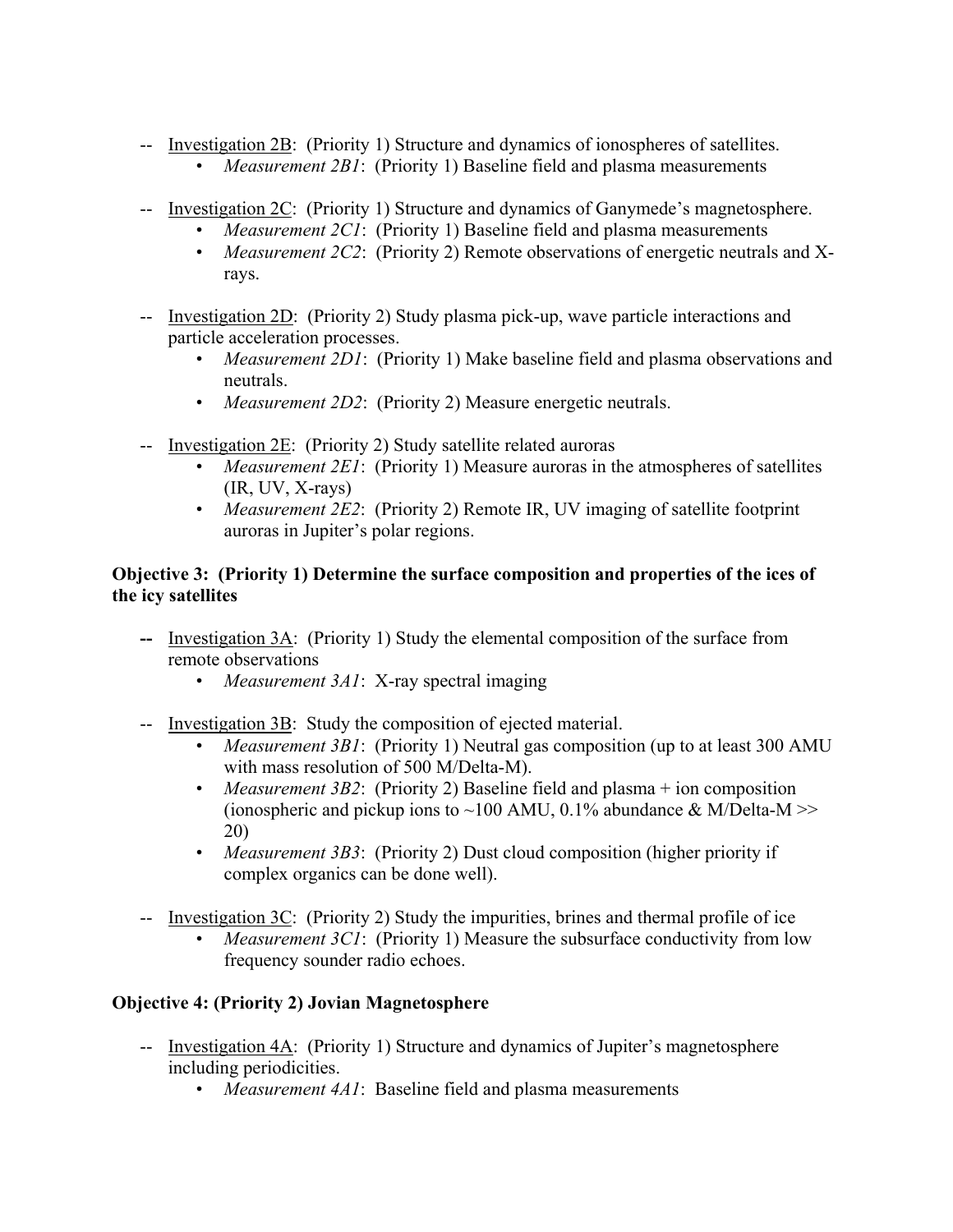- -- Investigation 4B: (Priority 1) Interaction of solar wind with Jovian magnetosphere.
	- *Measurement 4B1*: (Priority 1) Baseline field and plasma measurements with upstream solar wind capabilities
	- *Measurement 4B2*: (Priority 1) Measure Jovian emissions (energetic neutral and charged particles, radio waves, dust, aurora).
- **--** Investigation 4C: (Priority 2) Coupling of magnetosphere/ionosphere including the upper atmosphere
	- *Measurement 4C1*: Baseline field and plasma measurements
- -- Investigation 4D: (Priority 2) Auroral physics including local plasma measurements in the equatorial plane.
	- *Measurement 4D1*: Observe Jovian aurora at IR, UV, X-ray and radio wavelengths **continuously** while making in situ measurements of the magnetosphere.

## **Objective 5: (Priority 2) Deep internal structure**

- -- Investigation 5A: (Priority 1) Study the inductive response of the interiors of the icy moons and detect a core using the changing field of Jupiter.
	- *Measurement 5A1*: Baseline field and plasma measurements
- -- Investigation 5B: (Priority 1) Study the internal magnetic field of Ganymede to high order and degree**.** 
	- *Measurement 5B1*: Baseline field and plasma measurements
- -- Investigation 5C: (Priority 2) Study the secular variation in Ganymede's magnetic field
	- *Measurement 5C1*: Baseline field and plasma measurements over three months or 1onger (three months implies high accuracy of internal field measurements)

## **Objective 6: (Priority 3) Determine the influence of Io on the Jovian magnetosphere**

- -- Investigation 6A: (Priority 1) Remotely observe the structure and dynamics of Io's torus.
- -- Investigation 6B: (Priority 2) Study the relationship of volcanic activity to the variability of Io's torus and magnetospheric dynamics.
- -- Investigation 6C: (Priority 2) Study the interaction of Io with its torus through remote sensing.
	- *Measurement 6C1*: Io auroras and airglows
- -- Investigation 6D: (Priority 3) Study the interaction of Io with its torus (extended mission).
- -- Investigation 6E: (Priority 4) Infer the interior structure from electromagnetic induction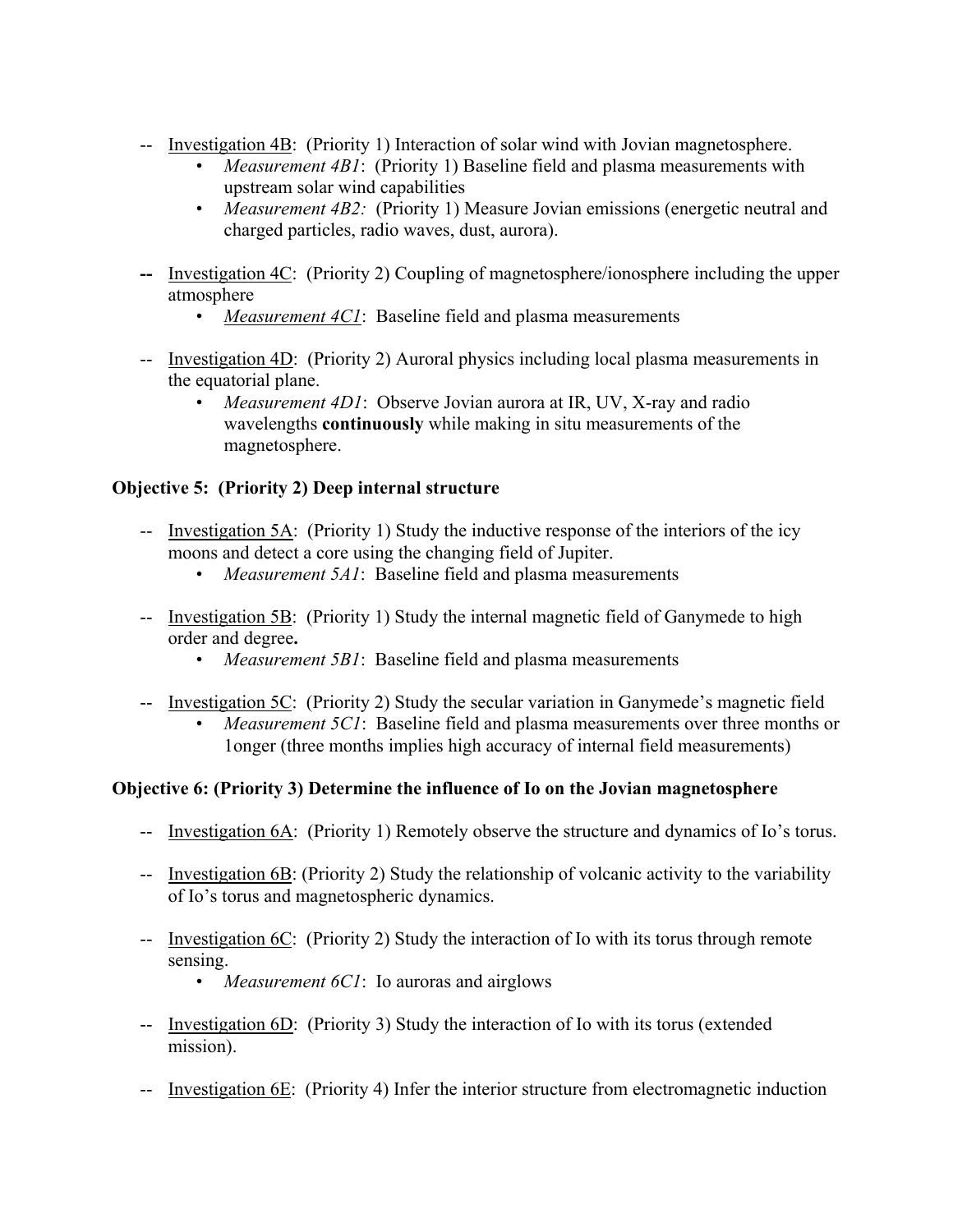(extended mission).

-- <u>Investigation 6F</u>: (Priority 4) Better limits on the internal field of Io (extended mission).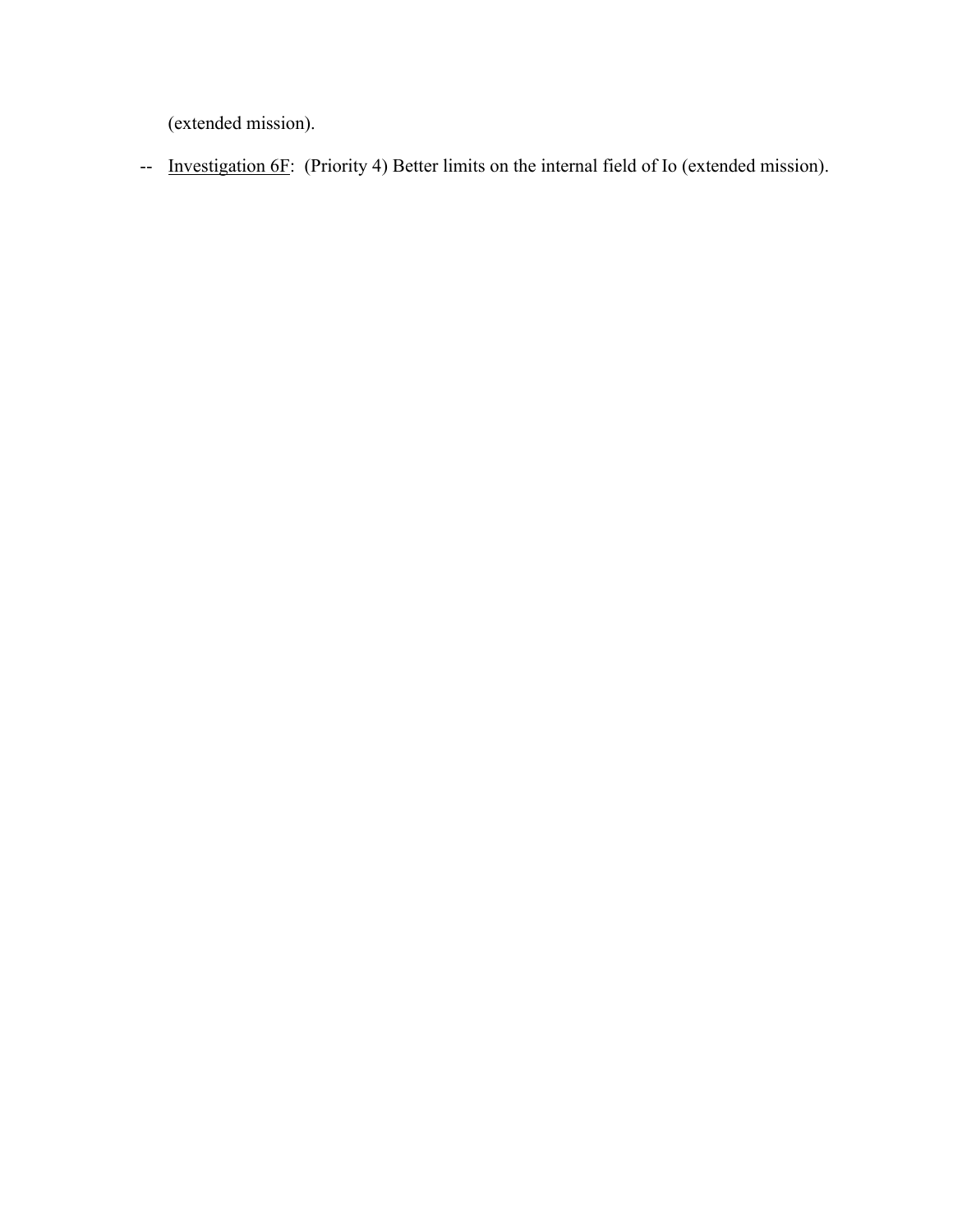## **Interiors and Subsurface**

The purpose of these objectives is to emphasize their essential role for Jupiter system science. If they are not done on JIMO then they must be done on another mission to take fullest advantage of what JIMO tells us about the Jupiter system.

## **Objective 1 (1<sup>st</sup> equal Priority): to determine the extent of global differentiation of the icy moons through evaluation of the moments of inertia**

- **--** Investigation 1A: (1<sup>st</sup> priority): Study of the low order gravity (especially degree 2) and associated topography
	- *Measurement 1A1*: Static  $J_2$  and  $C_{22}$ ; constraints on nonhydrostatic components from higher harmonics and test of hydrostaticity. At  $1 \times 10^{-7}$  accuracy.
	- *Measurement 1A2*: Determination of degree 2 static topography to at least ten meter accuracy
- -- Investigation 1B:  $(1<sup>st</sup> priority)$ : Determination of obliquity & precession of the spin pole.
	- *Measurement1B1*: Pole position to about 10m accuracy.

Commentary: The moments of inertia determined by Galileo are more uncertain than often acknowledged because they assume hydrostatic conditions. Separate determination of all degree 2 terms will eliminate most but not all this of ambiguity. Determination of pole position together with gravity will provide moments of inertia directly. Determination of degree 2 topography provides additional information on degree of non-hydrostatic conditions.

# **Objective 2** (1<sup>st</sup> Equal Priority): to determine the presence of oceans

**\_\_\_\_\_\_\_\_\_\_\_\_\_\_\_\_\_\_\_\_\_\_\_\_\_\_\_\_\_\_\_\_\_\_\_\_\_\_\_\_\_\_\_\_\_\_\_\_\_\_\_\_\_\_** 

- -- Investigation  $2A$ : (1<sup>st</sup> priority): through the study of the response (gravity, topography) of these bodies to tides.
	- *Measurement 2A1*: Determination of the surface motion that correlates with the eccentricity tidal potential to 1 meter accuracy. (Equivalently, the eccentricity tidal  $k_2$  and  $h_2$  at accuracy 0.01)

Commentary: Although most believe that these bodies have oceans, this remains to be confirmed. The clearest confirmation comes from the difference in the expected response (tidal topography) between bodies with and without oceans. In the case of Europa, the expected difference is enormous and easily observed.

## **Objective 3 (1st Equal priority): to constrain the thickness of ice over the oceans (especially for Europa)**

-- Investigation 3A:  $(1^{st}$  priority): through the study of the response (gravity, topography, libration) of these bodies to tides.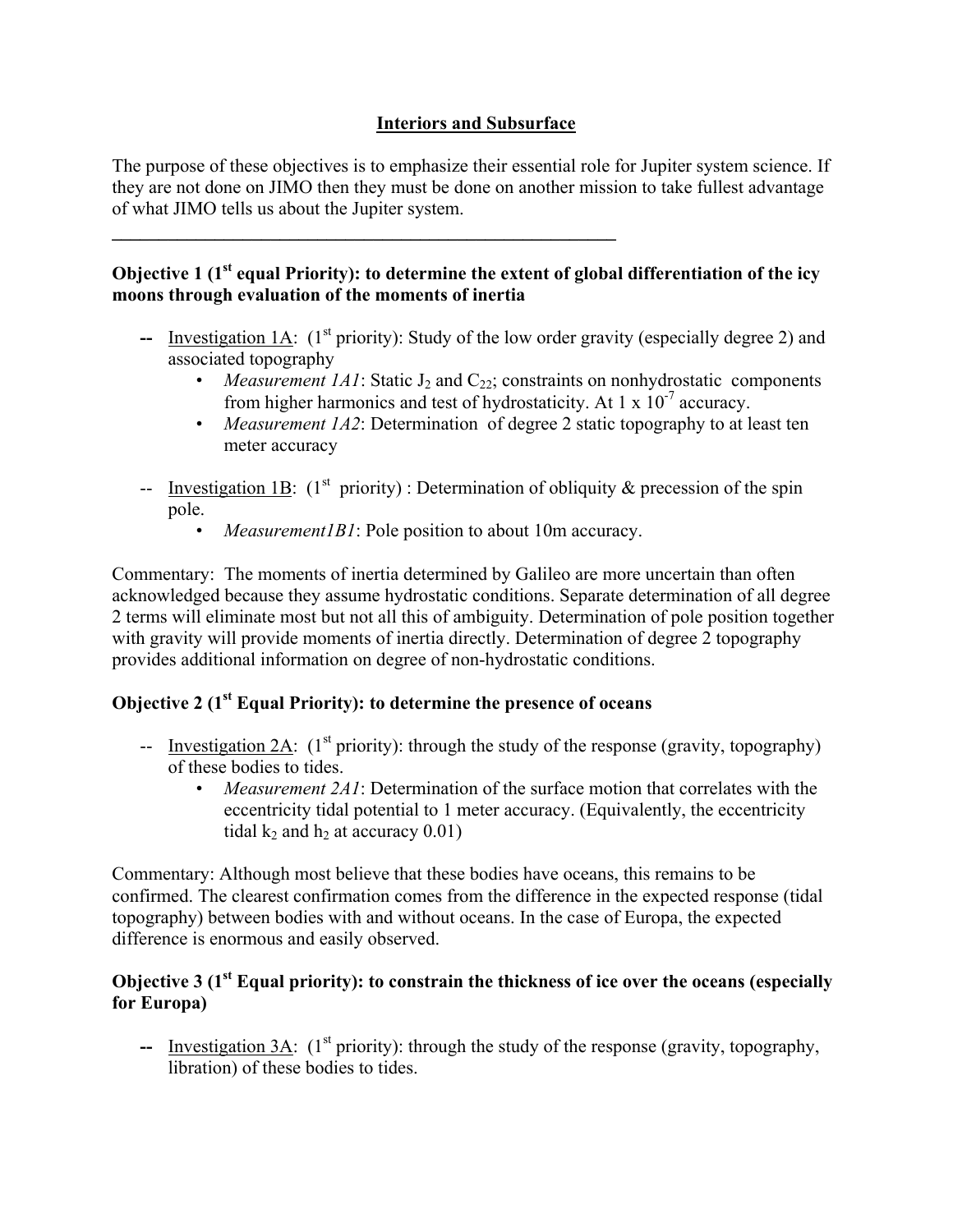- *Measurement 3A1*: Determination of eccentricity tidal response to meter accuracy. (This includes but is not restricted to degree 2 response). This includes determining  $k_2$  and  $h_2$  to accuracy of 0.005 at all the satellites. In terms of percentage uncertainty in the result, this is a higher measurement requirement at Europa than at the other icy moons.
- *Measurement 3A2*: Determination of the libration amplitude to 10-m accuracy for Europa.
- -- Investigation 3B:  $(1<sup>st</sup>$  equal priority): through the induction response (magnetic field produced by Jupiter's time varying field).
	- *Measurement 3B1*: Determination of induction response at orbital (as well as Jupiter rotation) time scales for all the satellites.
- -- Investigation 3C:  $(2^{nd}$  priority): through passive seismology
	- *Measurement 3C1*: Geophone on Europa's surface, to detect differential travel times. (Relying on the seismic signals from tidal cracking of the ice)
- -- Investigation  $3D$ :  $(2^{nd}$  priority): through gravity and topography.
	- *Measurement 3D1*: Gravity and topography at high harmonic degree (~degree 20)
- -- Investigation 3E:  $(3<sup>rd</sup> priority)$ : through constraints on non-synchronous rotation.
	- *Measurement 3E1*: Imaging of surface features.

Commentary: Ice thicknesses for Ganymede and Callisto are not highly uncertain. The percentage uncertainty for ice thickness on Europa is very large at present. It is important to have many different complementary approaches to this problem, each of which will introduce uncertainty through uncertain material parameters (e.g., rigidity, conductivity). The combination of approaches will reduce the ambiguity. Looking at the harmonics other than those that will dominate for a simple uniform ocean provides information on lateral variation of the ocean or material properties.

Passive seismology is given lower priority because of concern that it may not work. Active seismology is regarded as a high pay-off but also high risk option.

## **Objective 4 (2<sup>nd</sup> Priority): Determine the abundances of major elements in Jupiter (especially oxygen)**

- **--** Investigation 4A:  $(1^{st}$  priority): through in situ measurement at  $>100$  bars in Jupiter's atmosphere
	- *Measurement 4A1*: In situ determination to 0.1 solar. The atmosphere group have provided a more detailed description of the goals of in situ measurements.

Commentary: An essential part of Jupiter system science. The composition of Jupiter itself is relevant to our understanding of the composition of the Galilean satellites. Not an essential part of JIMO.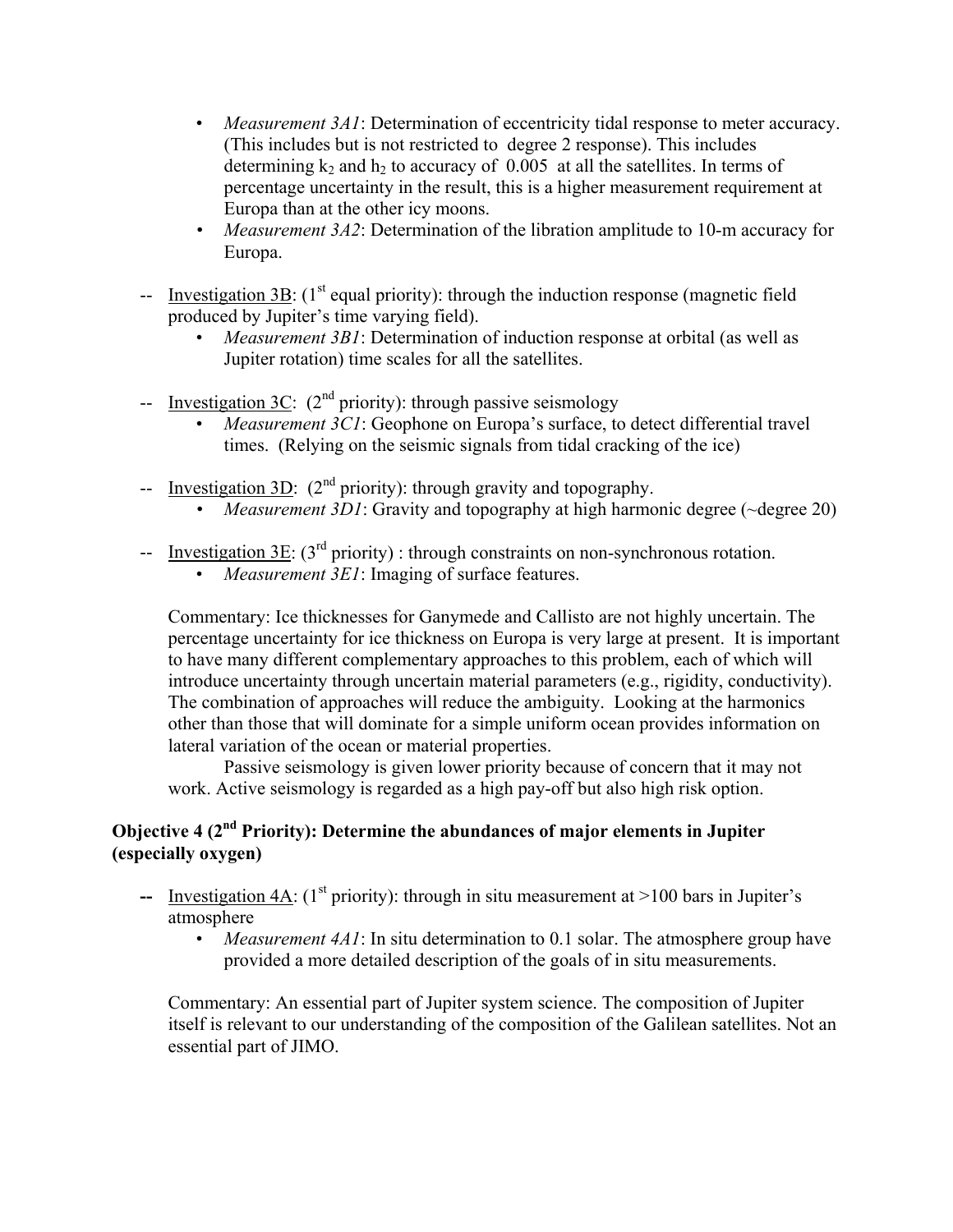## **Objective 5 (3rd Priority): to determine the orbital evolution of Europa and Ganymede (and Io?)**

- **--** Investigation 5A: through navigation (radio science)
	- *Measurement 5A1*: Secular acceleration of all the icy moons to  $5m/vr^2$ (corresponds to  $\sim$  a few meters in orbit location). Particularly important for Europa.
- -- Investigation 5B:  $(2^{nd}$  priority): Constraint on the tidal amplitude of Io (from Europa orbit) to 10m.
- -- Investigation  $5C$ : ( $2<sup>nd</sup>$  priority): Constrain (i.e., bound above) the imaginary part of the tidal Love number (i.e., the tidal phase shift) at Europa.

Commentary: Standard tidal models assume uniform orbital expansion of Io, Europa and Ganymede. However, we have no direct confirmation of these models and some reason to expect they may be wrong because of time-variable tidal dissipation. Thus, direct detection of the time rate of change of mean motion is needed and constrains the history of the system and the heating rates within these bodies. The expected secular acceleration corresponds to a shift in the orbital angular position of ~tens of meters in a year. However, models and existing observations allow for a large range of possible values including positive values of dn/dt (i.e., satellite spiraling in to Jupiter rather than spiraling out).

## **Objective 6 (3rd Priority): to determine the (intrinsic) internal magnetic fields of the icy moons, especially Ganymede.**

- **--** Investigation 6A:
	- *Measurement 6A1*: Steady component of the magnetic field of Ganymede from orbit, to an accuracy ~0.01 or better of the dipole field.
	- *Measurement 6A2*: Limits on secular variation for Ganymede
	- *Measurement 6A3*: Limits on the steady component of the magnetic field of Europa and Callisto from orbit.

Commentary: Ganymede has a dynamo. A better understanding of dynamos is a part of meeting the fundamental goal of figuring out how planets work, as well as constraining the dynamic state of the deep interior. It is also desirable to look out for permanent magnetism (which would show up as a deviation from the expected power spectrum of the field).

## **Objective 7 ( 3rd Priority): to characterize the non-hydrostatic gravity & topography at regional to global scales**

 $\blacksquare$  Investigation 7A: (1<sup>st</sup> priority): through study the gravity and associated topography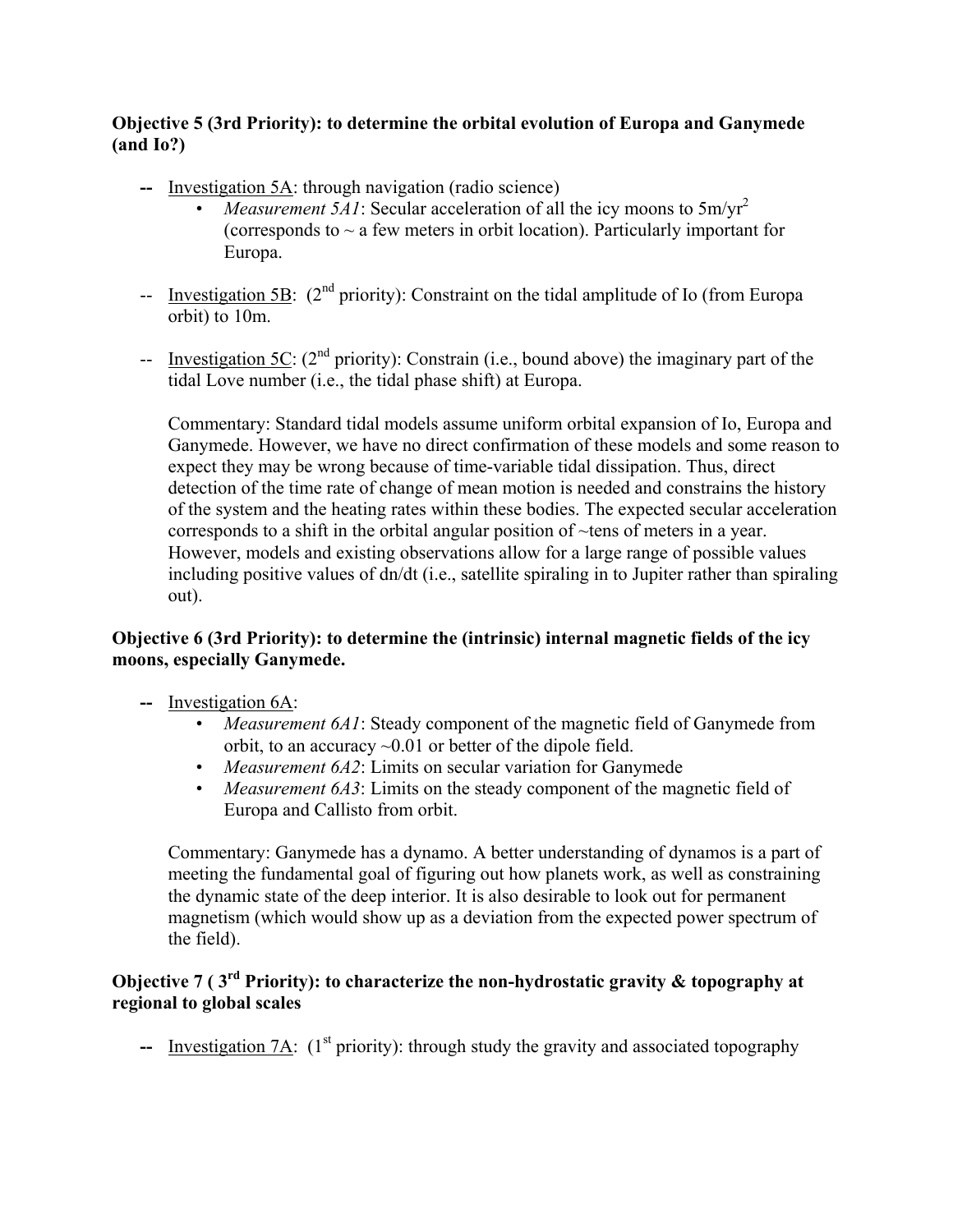- *Measurement 7A1*: Gravity at degree  $l \sim 4$  to 12. (In reality, measurement to degree 20 is likely but we do not need to enforce this requirement in order to get the high priority science.)
- *Measurement 7A2*: Long wavelength topography at 10m vertical accuracy.

Commentary: The actual harmonic reached depends on the amplitude of the gravity field. The silicate component probably dominates the gravity because it can support stresses that are ~two orders of magnitude larger than the ice component. Detecting the response of the ice or convection of the ice on Europa is highly desirable but cannot be guaranteed.

## **Objective 8 (4<sup>th</sup> priority) to determine the heat flow of the icy moons, with emphasis on Europa**

- -- Investigation 8A:
	- *Measurement 8A1*: Bound on heat flow from orbit.
	- *Measurement 8A2*: Determination of heat flow at surface of Europa

Commentary: Heat flow is very important but it is unlikely to be large enough on the icy moons to measure remotely. Very thin ice shell models for Europa require heat flows that might be measured remotely, and such a measurement might then test those models. In situ measurement is easier but still difficult and possibly not representative. (There is still doubt about the heat flow on the moon despite in situ measurements ).

## **Objective 9 (5<sup>th</sup> priority) Gravity and magnetic field of Jupiter**

- **--** Investigation 9A: through emplacing a subsatellite around Jupiter.
	- *Measurement 9A1*: Gravity to degree 12.
	- *Measurement 9A2*: Magnetic field to degree 12.

Commentary: An essential part of Jupiter system science. Not an essential part of JIMO. The science goals here correspond to possible Discovery or New Frontiers misisons.

## *Other issues:*

*1. Orbital inclination. High inclination (or a range of inclinations) is highly desirable.* 

*2. Thrusting continuously or just some of the time? Continuous thrusting is bad for measuring gravity.*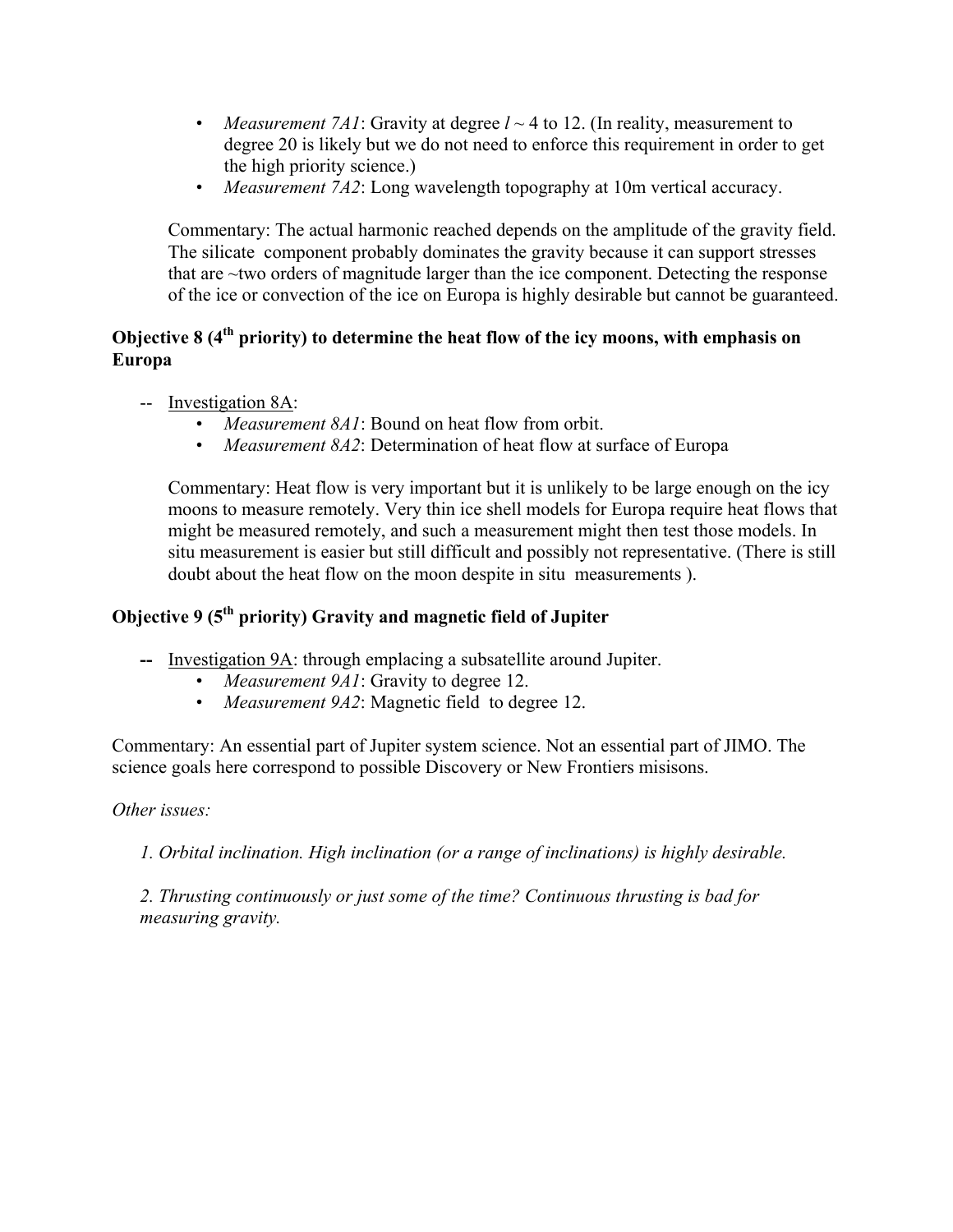## **Subsurface Science**

#### **Objective 1: To determine the volumetric distribution of free water (including brines) within Europa, Ganymede and Callisto.**

- -- Investigation 1A: Study the subsurface thermal and kinematic factors that control the distribution of free water and how this distribution has changed through time.
	- *Measurement 1A1*: Global profiling of thermal, compositional and structural horizons for Europa, Ganymede, and Callisto's icy shells, at  $\leq$  5 deg. equatorial separations, at depths from 2 up to 30 km at 100 m vertical resolution, and at depths from 100m – 2 km at 10 m vertical resolution.
- -- Investigation 1B: Study the relationship between these thermal and kinematic factors and observed surface features.
	- *Measurement 1B1*: Profile thermal, compositional and structural horizons below a suite of representative surface features at depths of  $100 \text{ m} - 2 \text{ km}$ , with a horizontal resolution of 1-2 km, and vertical resolution of 10 m.
	- *Measurement 1B2*: Map the topography of this suite of surface features in two spatial dimensions with a 10 m horizontal resolution and 1 m vertical resolution, with a no-less-than 5 km swath width along the nadir track.

## **Objective 2: To determine the means of ice-ocean interchange of material on Europa and where this material could best be sampled by future landed missions.**

- -- Investigation 2A: Test the hypothesis of direct exchange between any ocean and the icy mantle's cold brittle shell and establish whether there is any direct means for iceocean interchange with the shallow subsurface.
	- *Measurement 2A1*: Profile thermal, compositional and structural horizons below a suite of representative surface features at depths of  $100 \text{ m} - 2 \text{ km}$ , with a horizontal resolution of 1-2 km, and vertical resolution of 10 m.
- -- Investigation 2B: Test the hypothesis of indirect exchange with any ocean through the movement of deep ductile ice into the cold brittle shell.
	- *Measurement 2B1*: In addition to Measurement I.A.1, map global topography at 10 m horizontal and 1 m vertical resolution.

## **Objective 3: To determine the geological processes that control the exchange of material in the shallow subsurface (above the annealing depth) of Europa, Ganymede and Callisto.**

- -- Investigation 3A: Study the physical properties in the shallow subsurface and its relationship to the mapped distributions of surface constituents, physical structures and thermal features.
	- *Measurement 3A1*: Map the sub-surface  $(> 1m)$  heterogeneity of the regolith, at better than 100 m horizontal resolution, covering at least 50% of Europa, Ganymede, and Callisto, with a minimum swath width of 50 km.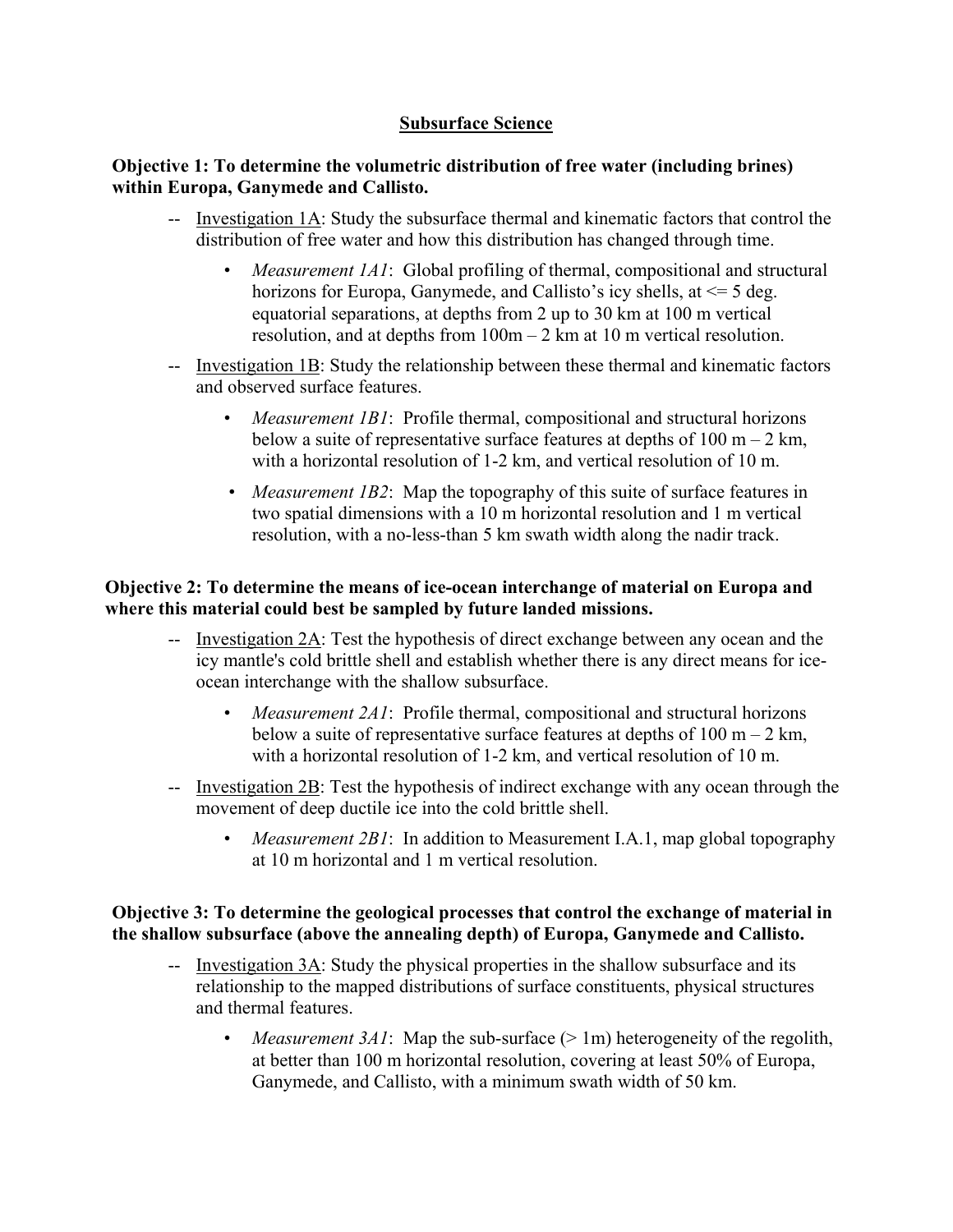- -- Investigation 3B: Study the relationship between geological processes and the physical properties of the regolith.
	- *Measurement 3B1*: Global profiling of thermal, compositional and structural horizons for Europa, Ganymede, and Callisto's icy shells, at  $\leq$  5 deg. equatorial separations, at depths from 2 up to 30 km at 100 m vertical resolution, and at depths from 100m – 2 km at 10 m vertical resolution.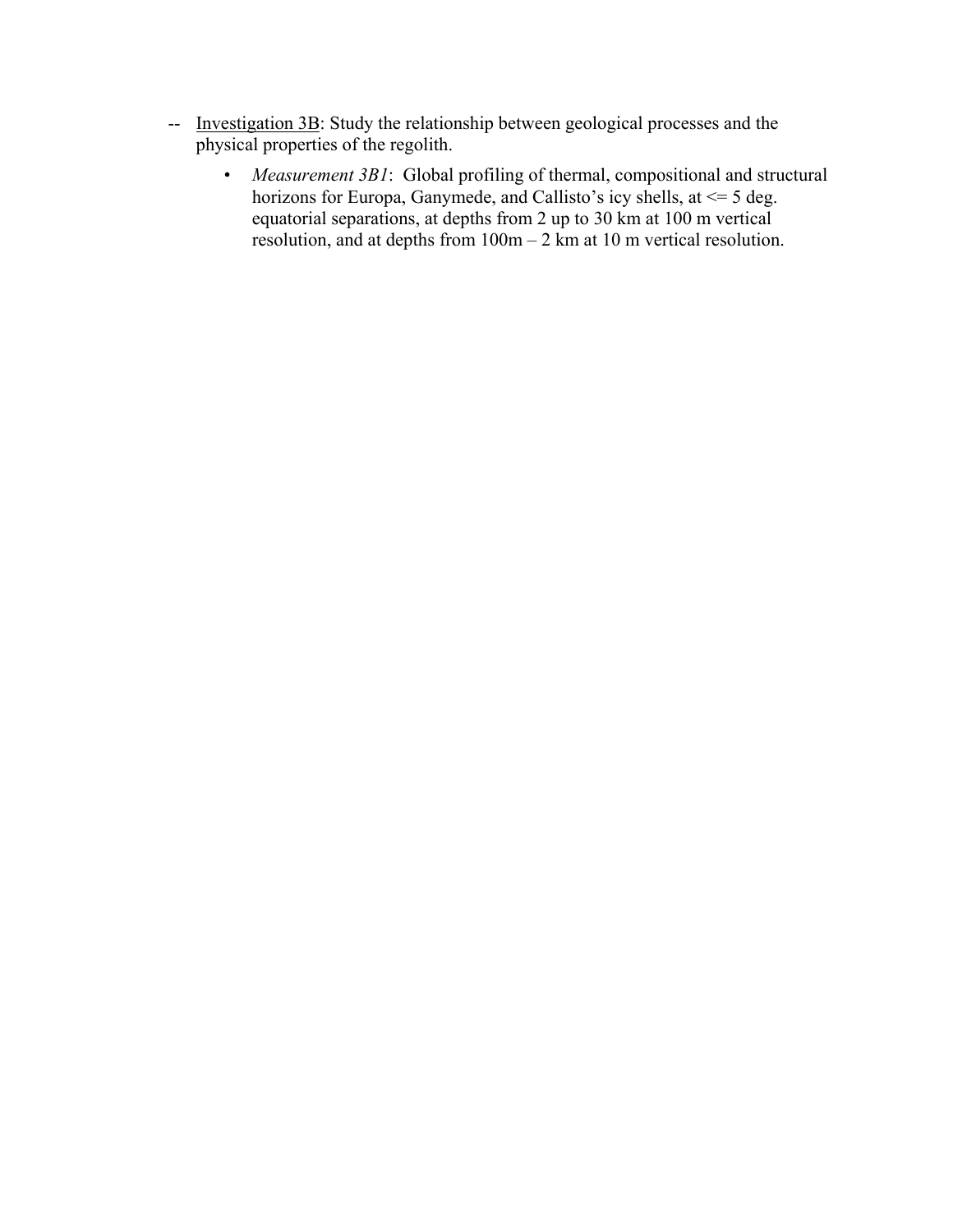## **Atmospheres, Tori, and Rings**

#### **Objective 1: To determine the composition, structure, chemistry, and dynamics of Jupiter's atmosphere**

- -- Investigation 1A: Study the elemental abundances of the planet (Meets Decadal Survey #1, 2, 4, 5, 12)
	- *Measurement 1A1*: Measure water (O/H) abundance to 100-bar level at least at one location to accuracy of .001 relative to H2. Requires *in situ* gas chromatograph/ mass spectrometer.
	- *Measurement 1A2*: Measure abundance of ammonia (N/H), neon, H<sub>2</sub>S (S/H), D/H, etc. to ~10%. Requires *in situ* gas chromatograph/ mass spectrometer, acoustical measure of helium, para hydrogen.
- **--** Investigation 1B: Study the winds and dynamics of the planet to determine overall circulation and how it affects atmospheric evolution (Meets Decadal Survey #11, 12)
	- *Measurement 1B1*: Measure winds to 100-bar level at least at one location for deep circulation, tied to the interior in an unknown way. Requires in-situ Doppler Wind
	- *Measurement 1B2*: Measure the dynamics of individual thunderstorms and cloud features over their life cycles at a resolution of 10 km per pixel with a sampling rate of  $10^3$  s. Requires visible and near-IR imaging.
	- *Measurement 1B3*: Measure the water variability at and above the clouds with global coverage and 100 km spatial resolution. Use 5-micron imaging spectroscopy with spectral resolution  $R > 3000$ .
	- *Measurement 1B4*: Measure the 3D gaseous ammonia distribution with 5000 km horizontal spatial resolution at 1-5 bars and 200 km resolution at .01-.5 bars. Passive microwave radiometry at 1-5 cm wavelength, possibly using the telecom antenna as a receiver for 1- 5 bar region. Mid-IR (10 microns) for 1 to .5 bar region,  $R > 2500$ .
- -- Investigation 1C: Study the temperature and energy balance of the planet to better understand what role solar insolation, winds and eddies play in atmospheric circulation and convection (Meets Decadal Survey #2, 6, 11, 12)
	- *Measurement 1C1*: Measure the vertical temperature gradient to 100-bar level at least at one location to accuracy of 0.1 K km-1. Requires *in situ* measurement with atmospheric structure instrument.
	- *Measurement 1C2*: Measure the poleward eddy heat flux from simultaneous maps of wind and temperature at horizontal scales of 100 km or better. At 7-8 microns,  $R > 1000$ . At 14-40 microns,  $R > 50$ .
	- *Measurement 1C3*: Obtain global temperature maps for vertical temperature structure, waves and horizontal gradients (for deriving thermal wind shears). Limb sensing with 20-40 km vertical resolution is required for lower stratosphere coverage. Pressure range 1–500 mbar. Same spectral requirements as Meas. 2 with global coverage and horizontal scale of 20-40 km at the limb, 100 km global.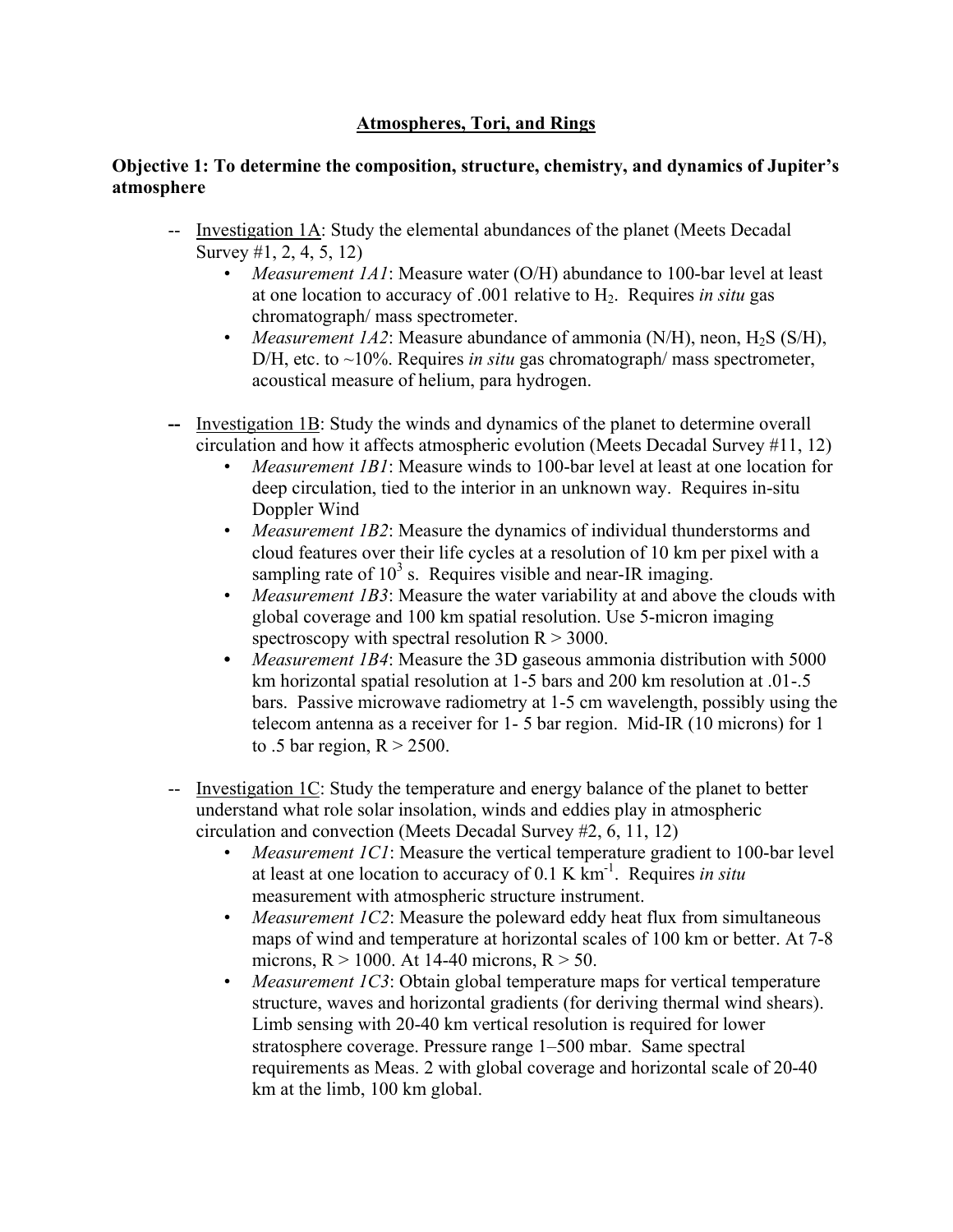- *Measurement 1C4*: Use repeated radio occultations to obtain vertical temperature profiles closely spaced in space and time for investigating wave propagation in the stratosphere and upper troposphere.
- *Measurement 1C5*: Monitor stellar and solar occultations to obtain high vertical resolution temperature structure and composition.
- -- Investigation 1D: Study Jupiter's clouds, hazes and precipitation (Meets Decadal Survey #2, 4, 6, 11, 12)
	- *Measurement 1D1*: Retrieve global and regional cloud vertical structure from .1 to 5 bars. Requires simultaneous visible and near IR spectral imaging with comparable spatial resolutions, to best identify the locations and composition of the clouds. Resolution sufficient to resolve molecular absorption bands (R  $>$  300). Middle IR spectral imaging ( $\sim$ 8 micron) with R $>$  1000. Far IR spectral imaging with R > 500. *In situ* (nephelometer, net flux radiometer) for single location ground truth.
	- *Measurement 1D2*: Measure spatial distribution of precipitation at 1000 km spatial resolution (active RADAR required) at depths of 1-5 bars.
	- *Measurement 1D3*: Measure spatial distribution of lightning at spatial resolution of 10 km, from visible or near-IR imaging
	- *Measurement 1D4*: Characterize the photochemical hazes from ultraviolet imaging, visible wavelength polarization and infrared mapping  $(.3 - 5)$ microns) at multiple incidence angles.  $R \sim 50-500$ , spatial resolution of 100 km.
	- *Measurement 1D5*: Search for direct detection of NH<sub>3</sub>, NH<sub>4</sub>SH and H<sub>2</sub>0 ice signatures with spatial resolution of 10 km. Requires near through far-IR mapping,  $R \sim 20-500$ .
- -- Investigation 1E: Study the composition and chemistry of Jupiter's atmosphere to understand sources and sinks, and dynamics from disequilibrium species (Meets Decadal Survey #4, 5, 6, 11, 12)
	- *Measurement 1E1*: Measure the 3D distribution of disequilibrium species, *e.g.*,  $PH_3$ , CO using mid and far-IR wavelengths at 100 km resolution.  $R >$ 2000-5000.
	- *Measurement 1E2*: Measure the para  $H_2$  fraction above the visible clouds. Requires far IR mapping with 100 km spatial resolution and R > 100. *In situ* for ground truth.
	- *Measurement 1E3*: Measure the 3D distribution of organic molecules at 100 km spatial resolution with global coverage and spectral resolution  $R > 10000$ in the mid-IR (8-16 microns). Limb spectroscopy with 20-40 km vertical spatial resolution for vertical distribution.

## **Objective 2: Determine composition, structure, and dynamics of icy moon atmospheres.**

-- Investigation 2A: Study the gas composition of both bound and escaping atmosphere to understand surface composition and thereby chemistry for potential life.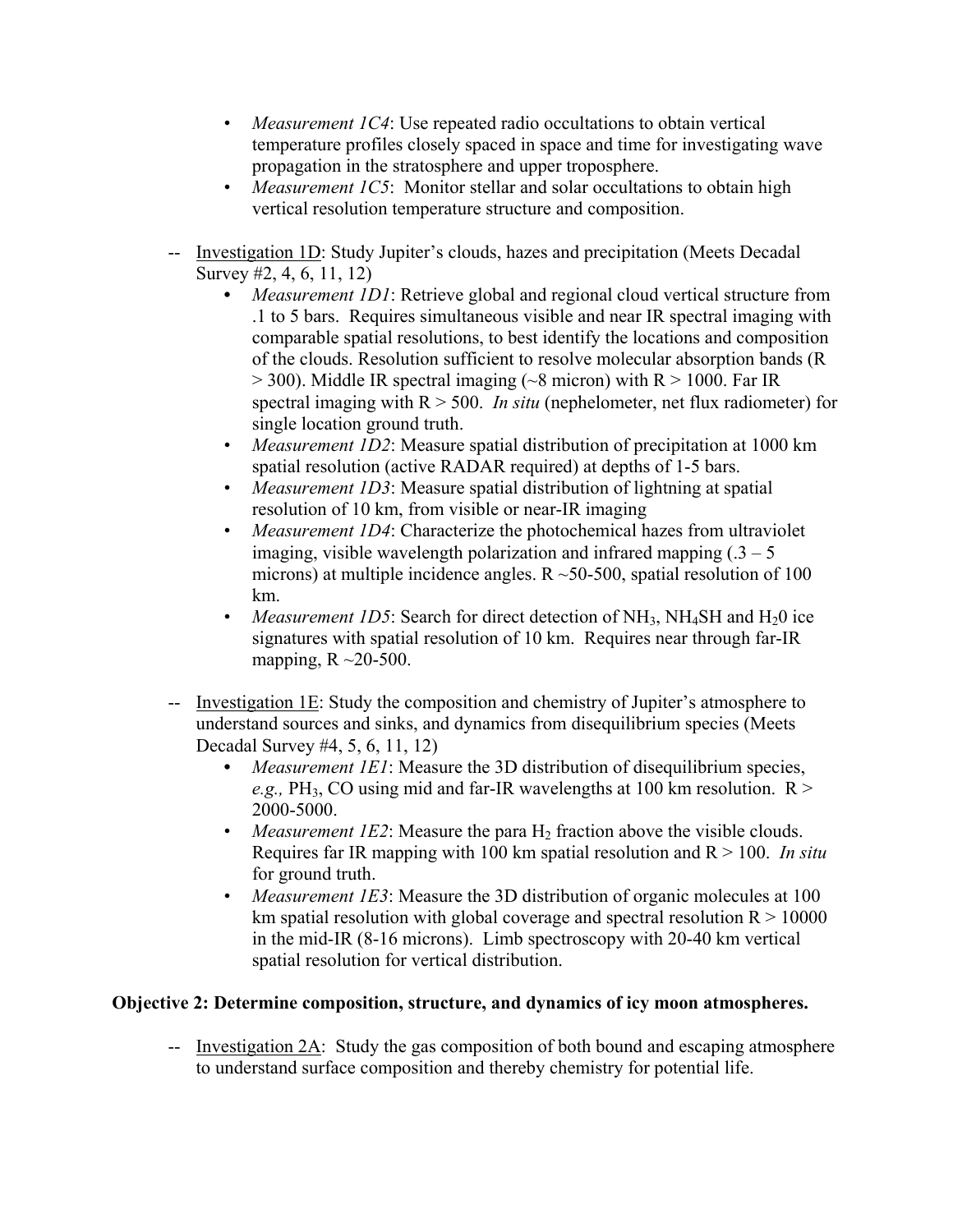- *Measurement 2A1*: *In situ* maps of the densities of the primary and trace species (including CH4 and possible organics near each satellite. [possible technique: neutral/ion mass spectrometer]
- *Measurement 2A2*: Remote sensing measurement of atmospheric species in emission (e.g., O (1304A, 1356A, 6300A), H (1216A), Na 5890,5896A, K 7665,7699A, etc.) and absorption. [Technique: simultaneous multiwavelength (UV through IR) hyperspectral imaging,  $R > 2000$ ; spatial resolution  $\sim 20$ km/pixel, and use solar/stellar/radio occultations if possible].
- -- Investigation 2B: Study relative strength of source and loss mechanisms (sublimation, ion sputtering, surface venting) for the atmospheric structures to better understand the history of volatile compounds in the solar system.
	- *Measurement 2B1*: Map the ion species near the satellite that cause sputtering – where do particles have access to the surface?
	- *Measurement 2B2*: Map surface temperature to characterize sublimation source.
	- *Measurement 2B3*: Image extended energetic neutral atoms (ENA's) near each satellite.
	- *Measurement 2B4*: Remote observations of atmospheric (limb profiles, auroras, etc.) and neutral cloud emissions (FUV+visible) to obtain vertical density structure (scale heights and cloud geometry).
- -- Investigation 2C: Study atmospheric variations and dynamics to better understand migration of surface constituents.
	- *Measurement 2C1*: Monitor state of atmosphere by repeating observations in Investigations  $1 \& 2$  on frequent, multiple timescales, including local time (dawn-dusk), daily, weekly, monthly, and with respect to the plasma field variations. This would include monitoring gas density at ice cracks, vents, and cryovolcanism locations to assess their activity and accessibility to subsurface water and astrobiological products (for future landers).
	- *Measurement 2C2*: Measure temperature and flow patterns of neutrals and ions [technique: multi-wavelength high-resolution UV spectrometer of Doppler broadening].

## **Objective 3: Determine composition, structure, dynamics and time variability of the atmosphere of Io***.*

- -- Investigation 3A: Study the gas composition of both bound, extended and escaping atmosphere to better understand photochemical and thermochemical processes, and transport of material to the icy satellite surfaces.
	- *Measurement 3A1*: Remote sensing of atmospheric species in emission and absorption (SO2 in the UV and IR; S (1300-1500A); see also list in Objective 1, Investigation 1) [technique: UV-IR hyperspectral imaging – see requirements in Objective 1, Investigation 1].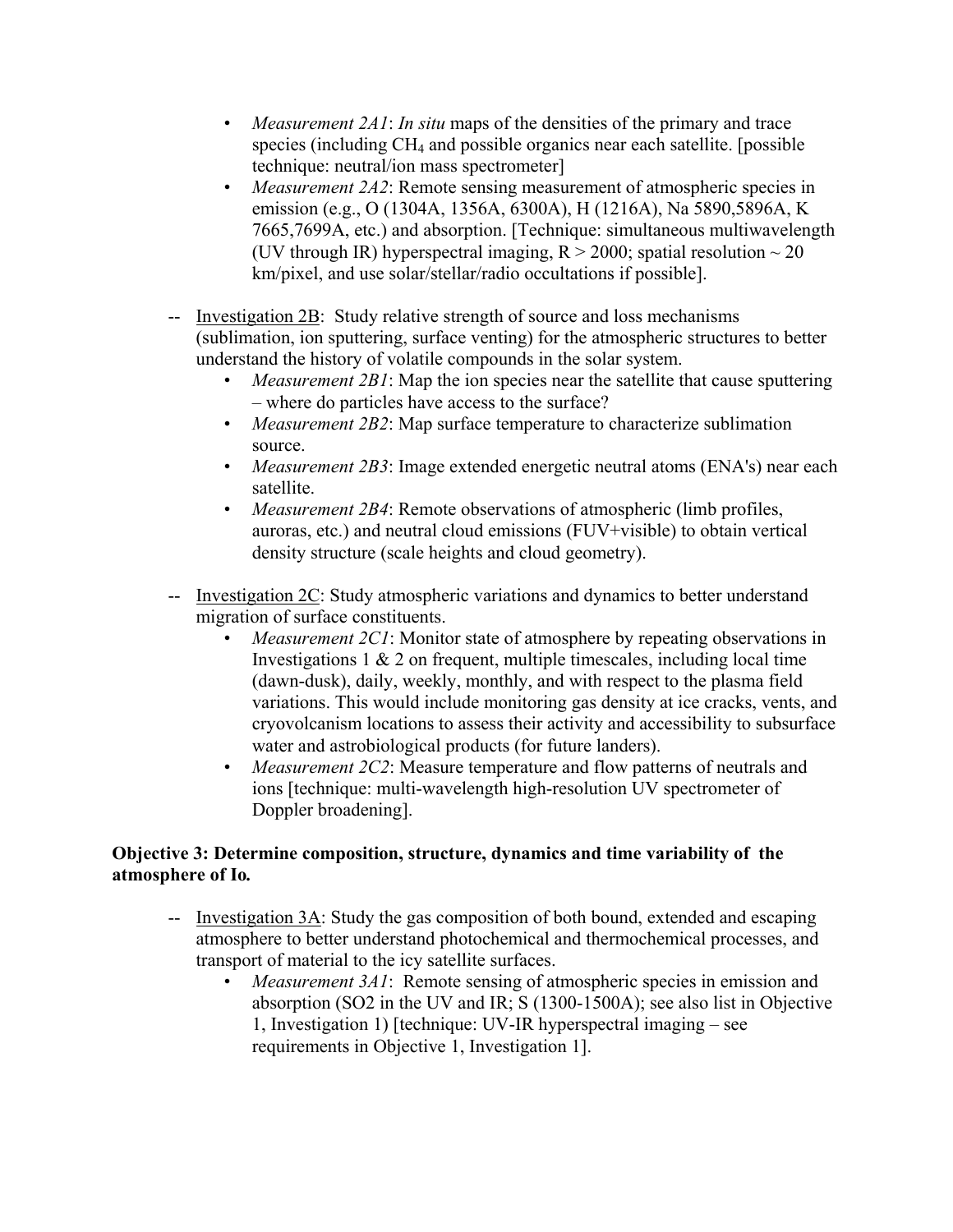- *Measurement 3A2*: Transport of material from Io to icy satellites (to understand what gets implanted). E.g., measure gradient in neutral emissions in the corona and near neutral clouds to study loss of neutrals.
- -- Investigation 3B: Study relative strength of source and loss mechanisms (sublimation, volcanoes/venting, ion sputtering) for the atmospheric structures, and for understanding the transport of material to icy satellite surfaces.
	- *Measurement 3B1*: Map volcanoes/venting.
	- *Measurement 3B2*: Map surface temperature to determine sublimation source (see Objective 2, Investigation 2).
	- *Measurement 3B3*: Remote observations of atmosphere species (limb profiles, auroras, etc.) and neutral cloud emissions.
	- *Measurement 3B4*: Remote observations of neutral and plasma species emissions, including Doppler shifts.
- -- Investigation 3C: Study atmospheric variations to understand gas dynamics and volcanology.
	- *Measurement 3C1*: Variation of volcanic plumes and vents
	- *Measurement 3C2*: Neutral emissions in collapse/recovery of eclipsed atmosphere in Jupiter's shadow.
	- *Measurement 3C3*: Measure dayside/nightside atmospheric emissions (diurnal variability).
	- *Measurement 3C4*: Flow patterns of neutrals and ions via Doppler shifts of emissions (requires high resolution spectroscopy).
	- *Measurement 3C5*: Coordinate measurements of global volcanic activity with magnetospheric variability.

## **Objective 4: To determine the nature of the interaction between magnetosphere, satellites, and Jupiter.**

- -- Investigation 4A: Study the satellite magnetosphere interaction to understand the radiolytic production of chemicals important for life.
	- *Measurement 4A1*: *In situ* particles and fields measurements around satellites (defer to particles and fields subgroup for these measurements).
	- *Measurement 4A2*: Remote observations of surface reflectance signatures of radiolysis products (e.g.,  $H_2O_2$ ,  $H_2SO_4$ , etc.) important for potential life.
	- *Measurement 4A3*: Remote observations of atmosphere emissions (auroras), particularly temporal series spanning at least one Jupiter rotation.
	- *Measurement 4A4*: Remote observations of plasma emissions near the satellites, including Doppler shifts.
	- *Measurement 4A5*: Temporally extended measurements of neutral and ion emissions from multiple vantage points (e.g., an elliptical orbit with global view at apoapse and *in situ* plasma measurement near the satellite).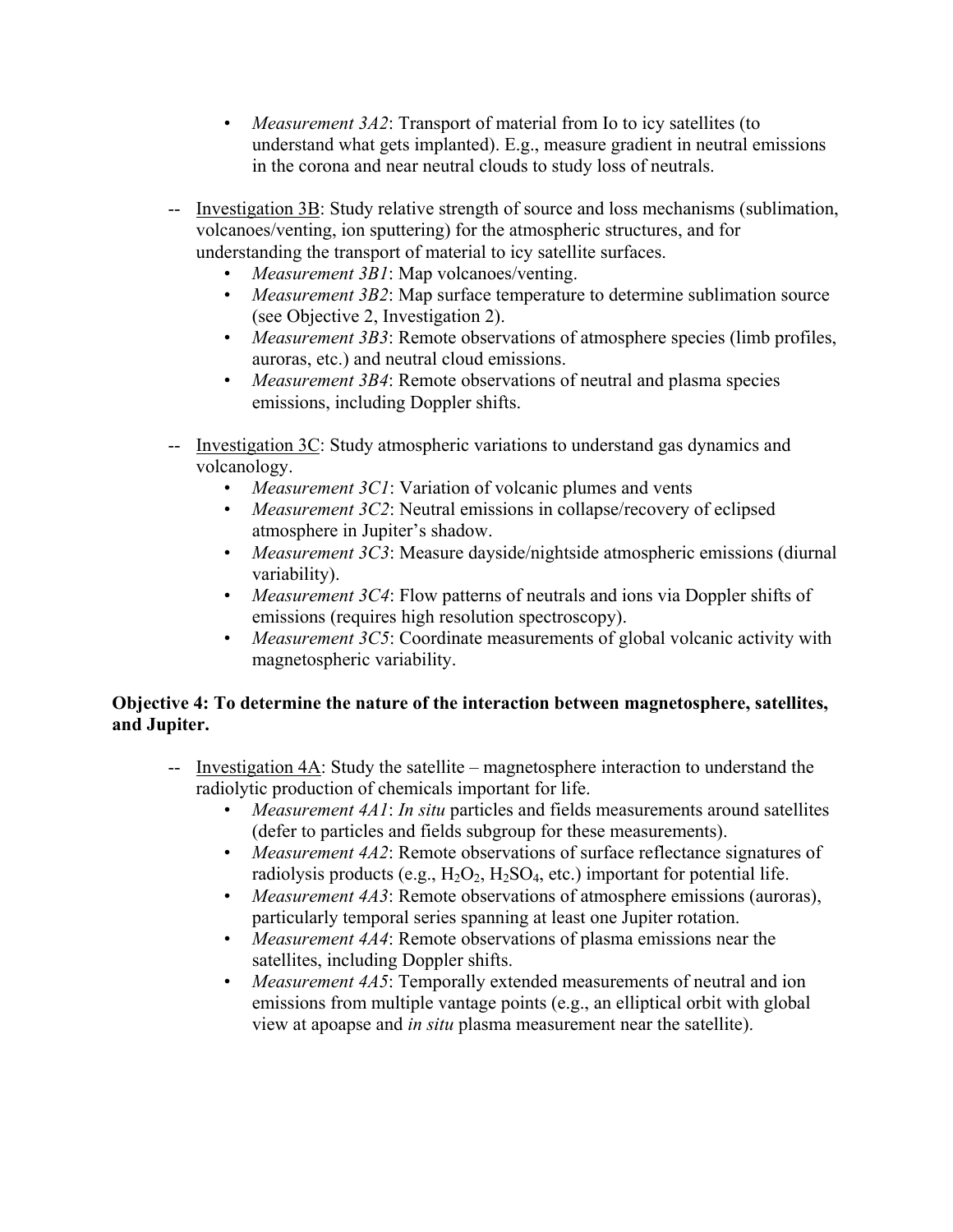- -- Investigation 4B: Study the formation processes of the satellite footprints and wakes in the Jovian polar atmosphere to understand the elctrodynamic circuit connecting them.
	- *Measurement 4B1*: Jovian auroral emissions from the satellite footprints and wakes, in conjunction with the satellite auroras and *in situ* plasma measurements (i.e., both in ionospheres and upstream and downstream from the satellites).
	- *Measurement 4B2*: Measure the charged particle content of flux tubes connecting Jupiter and the satellites via remote (auroras) and *in situ* observations (particles and fields).
	- *Measurement 4B3*: Measure variability of both the satellite and Jovian auroral emissions simultaneously (or near in time).
- -- Investigation 4C: Study generation of Jupiter's (non-satellite) auroral emissions and their effects on the atmosphere.
	- *Measurement 4C1*: Jovian aurora morphology and brightness, in conjunction with *in situ* plasma measurements (see particles and fields group). Simultaneous observations of UV, near- and mid-IR emissions  $(H_2, H_3^+, CH_4)$ , which also measure of the heating of the neutral atmosphere by auroral processes. [technique: X-ray – IR imaging spectroscopy].
	- *Measurement 4C2*: Determine atmospheric winds as a function of altitude to characterize magnetosphere-ionosphere-atmosphere angular momentum transfer. This can be done for example by high spectral (R>100000) and spatial resolution measurements of Lyman alpha line profiles.
	- *Measurement 4C3*: Measure the CH<sub>4</sub> homopause altitude in auroral and nonauroral regions to determine auroral effects on the stratosphere.
	- *Measurement 4C4*: Measure upper atmospheric composition and temperature structure vs. latitude and longitude.

## **Objective 5: Structure, composition, energy budget, and variability of satellite tori.**

- -- Investigation 5A: Understand the mechanisms by which mass and energy flow through the system.
	- *Measurement 5A1*: Image maps of plasma EUV emissions via remote sensing
- -- Investigation 5B: Define the mechanisms that control the radial, azimuthal (local time and system III) and magnetic field aligned distributions of plasma and temperature.
	- *Measurement 5B1*: 2-d (latitude and radius) image maps of plasma EUV emissions via remote sensing with synoptic coverage.
	- *Measurement 5B2*: Resolve ion velocities [possible technique: high-resolution spectroscopy]

# **Objective 6: Structure and particle properties of the Jovian ring system**

-- Investigation 6A: To determine the size distribution in each ring component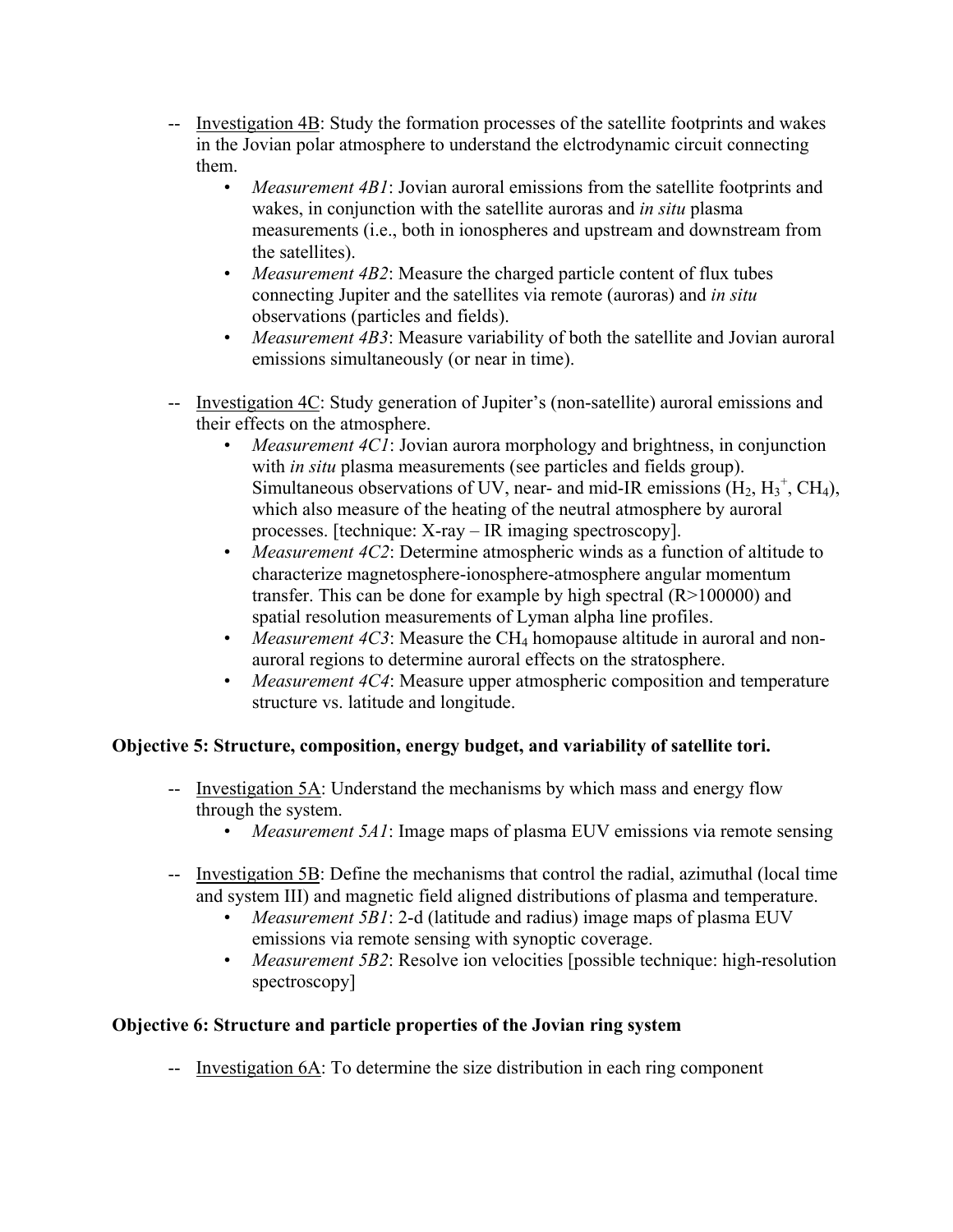- *Measurement 6A1*: Broad-band imaging of each ring component at visual to near IR (0.4 to 2 micron) wavelengths and multiple phase angles. Include phase angles > 178 degrees and < 5 degrees. Phase angle sampling < 10 degrees. Signal-to-noise  $> 100$ . Spatial resolution  $< 10$  km. Field of view  $>$ 10,000 km.
- *Measurement 6A2*: Visual to IR (0.5 to 5 micron) spectral image cubes of each ring component. Signal-to-noise  $> 100$ . Spectral resolution  $< 0.02$  microns. Spatial resolution  $\leq 50$  km. Field of view  $> 15,000$  km. At least 5 phase angles including  $\leq 10$  degrees and  $\geq 175$  degrees.
- *Measurement 6A3*: Far IR emission spectra of the main ring. Signal-to-noise > 100. Wavelength range 5 to 300 microns.
- *Measurement 6A4*: RADAR studies of the main ring and inner satellites. Sufficient sensitivity to detect a ring optical depth of  $10^{-6}$ .
- -- Investigation 6B: To determine the 3-D structure Jovian ring system.
	- *Measurement 6B1*: Edge-on imaging of the entire ring system < 10 km resolution. Multiple ( $> 5$ ) phase angles including  $< 10$  degrees and  $> 170$ degrees. Several visual and near-IR wavelengths. Multiple longitudes relative to the nodes of Amalthea's and Thebe's orbits to look for orbital concentrations.
	- *Measurement 6B2*: Broad-band imaging of the halo crossing into the Jovian shadow, as viewed from within the shadow. Multiple broad-band filters in the visual and near-IR. Resolution < 10 km. Field of view > 10,000 km.
	- *Measurement 6B3*: Fine resolution (< 1 km resolution) imaging of the main ring. Multiple ( $> 5$ ) phase angles including  $< 10$  degrees and  $> 175$  degrees. Several visual and near-IR wavelengths.
- Investigation 6C: To determine the composition of the rings and embedded moons.
	- *Measurement 6C1*: Visual to IR (0.5 to 5 micron) spectral image cubes of Adrastea, Metis, Amalthea and Thebe. Spectral resolution < 0.02 microns. Phase angle < 20 degrees. Multiple rotational phases.
	- *Measurement 6C2*: Visual to IR (0.5 to 5 micron) spectral image cubes of each ring component. Signal-to-noise > 100. Spectral resolution < 0.02 microns. Phase angle < 20 degrees. Spatial resolution < 10 km. Field of view  $> 15,000$  km.
- -- Investigation 6D: To complete a comprehensive search for small inner moons of Jupiter, down to a size of 100 m.
	- *Measurement 6D1*: Broad-band visual imaging at low phase angles, using long exposures to achieve needed sensitivities. Repeated observations over >1 year to obtain well-defined orbits.
- -- Investigation 6E: To study time-variations in the Jovian ring system.
	- *Measurement 6E1*: Repeated broad-band imaging (cf. 6.1.1) at 6- to 9-month intervals during a period of > 2 years.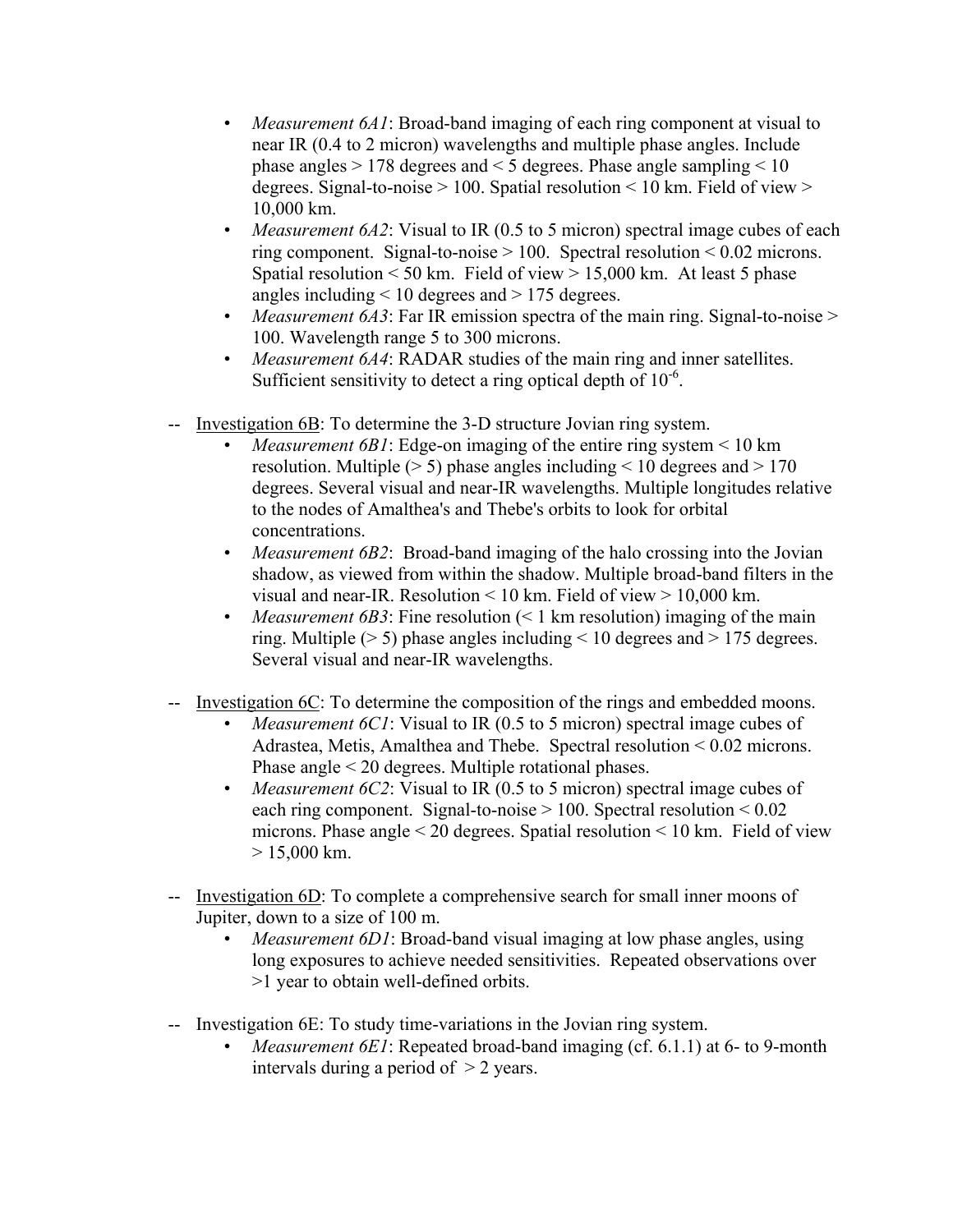## **Atmospheric Science Appendix**

#### **Instrumentation Requirements to Meet Atmospheric Science Objectives**

Our science objectives require:

- **Spectroscopic capabilities** between 0.001 40 µm, with a range of spectral resolutions. In the UV, visible and near-infrared, a spectral resolution ( $R = \tilde{\lambda} \Delta \lambda$ ) of at least 2000 is required. In addition, a spectral resolution sufficient to resolve Doppler effects of a few km/sec at selected wavelengths is desired. In the mid-infrared,  $R \sim 10,000$  is required to detect Jovian stratospheric emissions (Objective 1, Investigation 5, Measurement 3).
- **Ultra-narrow band imaging** between  $0.3 5.2 \mu m$ , with a spectral resolution of  $\sim 300$ .
- **Spatial resolution** at Jupiter of 10 km/pix for localized studies, 100 km/pix for general studies. Spatial resolutions at the icy satellites must be 20 km/pix or less for the imaging spectroscopy.
- **Energetic Neutral Atom Imager** to observe neutral H, O, and S near the icy satellites and in the circumplanetary environment.
- **Neutral Ion Mass Spectrometer** with enough sensitivity to measure both the primary constituents and trace species in the icy satellite atmospheres  $(1 \le n \le 100 \text{ amu})$ .

## **Special Considerations**

- We recommend an **atmospheric probe** to make *in situ* measurements of the oxygen abundance and deep winds on Jupiter. This is in support of our Objective 1, Investigations 1-5, as well as the  $2<sup>nd</sup>$  Priority Objective of the Interiors Working Group. NOTE: the Probe is being proposed as an item that would be carried along as part of the JIMO mass margin until Phase C. If, at that time, there is enough mass available to support the Probe, then it would fly as part of the JIMO. However, if there is not enough mass available to support the Probe, it would be removed from the JIMO mission and saved for a later (TBD) mission to Jupiter. Thus, the Probe development efforts from Phases A and B (and before) would not be wasted. In the non-Probe scenario, all of our Jupiter atmospheric science objectives could still be met (albeit at pressure levels much lower than 100 bars), with the exception of determining the equilibrium oxygen abundance.
- Several of our required instruments, such as imaging and high resolution spectrographs or ultra-narrow band imagers, will use large format arrays and therefore will require a **high data rate**. In addition, the mid-to-far-infrared instrument should be actively cooled, resulting in a **high power requirement**.